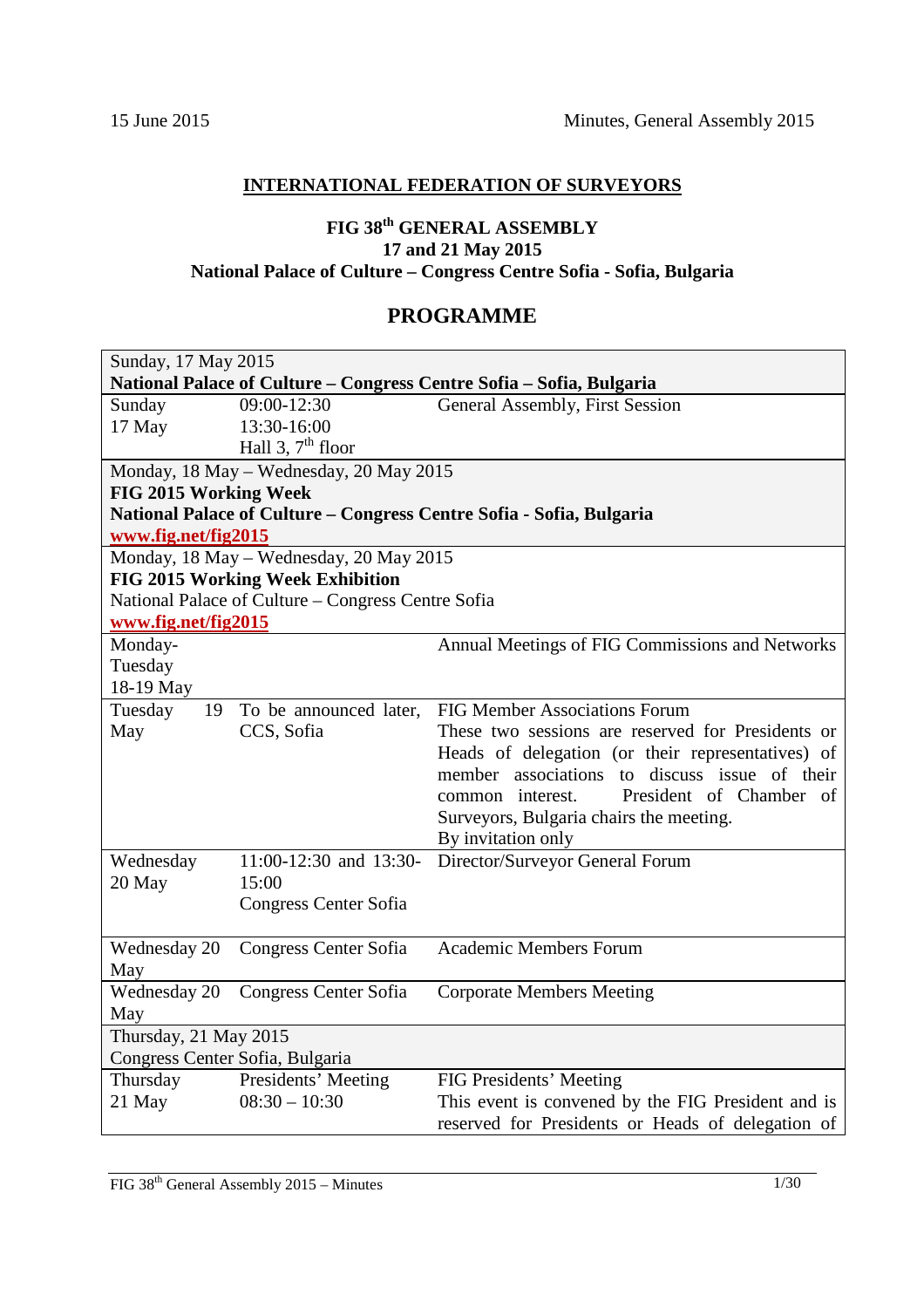|          |                     | Member Associations (or their representatives)    |  |
|----------|---------------------|---------------------------------------------------|--|
|          |                     | By invitation only                                |  |
| Thursday | $11:00 - 12:30$     | General Assembly, Second Session including        |  |
| 21 May   | 13:30-15:00         | Closing Ceremony.                                 |  |
|          | Hall 3, $7th$ floor | Closing ceremony will start immediately after the |  |
|          | <b>CCS</b>          | conclusion of the General Assembly and will be    |  |
|          |                     | followed by the Farewell Reception hosted by the  |  |
|          |                     | New Zealand Institution of Surveyors, host of FIG |  |
|          |                     | Working Week 2016.                                |  |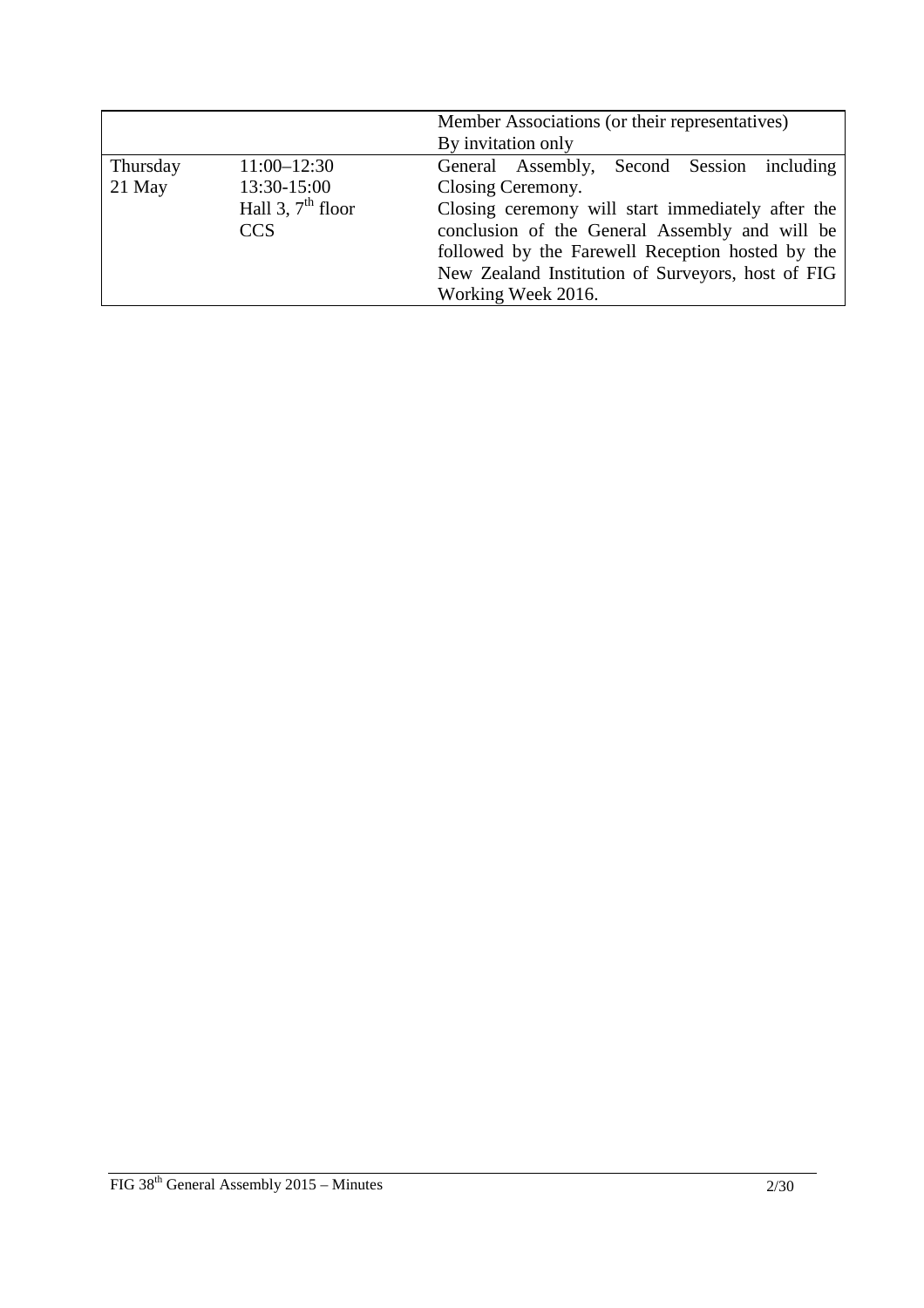# **FIG 38th GENERAL ASSEMBLY**

# **List of Agenda Items**

# **Sunday, 17 May, 09:00-12:30 and 13:30-16:00**

| 2 |                                                                                             |  |
|---|---------------------------------------------------------------------------------------------|--|
| 3 |                                                                                             |  |
| 4 |                                                                                             |  |
| 5 |                                                                                             |  |
| 6 |                                                                                             |  |
|   | 6.1.                                                                                        |  |
|   | 6.1.1                                                                                       |  |
|   |                                                                                             |  |
|   |                                                                                             |  |
|   | 6.2                                                                                         |  |
|   | 6.3                                                                                         |  |
|   | 6.4                                                                                         |  |
|   | 6.4.1.                                                                                      |  |
|   | 6.4.2.                                                                                      |  |
|   | 6.4.3.                                                                                      |  |
|   | 6.4.4.                                                                                      |  |
| 7 |                                                                                             |  |
| 8 |                                                                                             |  |
| 9 |                                                                                             |  |
|   | 10 REPORTS FROM THE DIRECTORS OF PERMANENT INSTITUTIONS AND                                 |  |
|   |                                                                                             |  |
|   | 10.1 International Office of Cadastre and Land Records (Office International du Cadastre et |  |
|   |                                                                                             |  |
|   | 10.2 International Institution for the History of Surveying and Measurement, Permanent      |  |
|   |                                                                                             |  |
|   |                                                                                             |  |
|   | 11 REPORT OF THE PRESIDENT OF THE FIG FOUNDATION 2014-2015  13                              |  |
|   |                                                                                             |  |
|   |                                                                                             |  |
|   | 14 NEW NETWORK: REGIONAL CAPACITY DEVELOPMENT NETWORK 15                                    |  |
|   |                                                                                             |  |
|   |                                                                                             |  |
|   |                                                                                             |  |
|   |                                                                                             |  |
|   |                                                                                             |  |
|   | 16 FIG ACCOUNTS FOR 2014, AUDITOR'S REPORT AND BUDGETS 2015-2018  18                        |  |
|   |                                                                                             |  |
|   | 18 CO-OPERATION WITH THE UNITED NATIONS AND THE WORLD BANK  20                              |  |
|   |                                                                                             |  |
|   | 18.2Global Geodetic Reference Frame for Sustainable Development resolution  21              |  |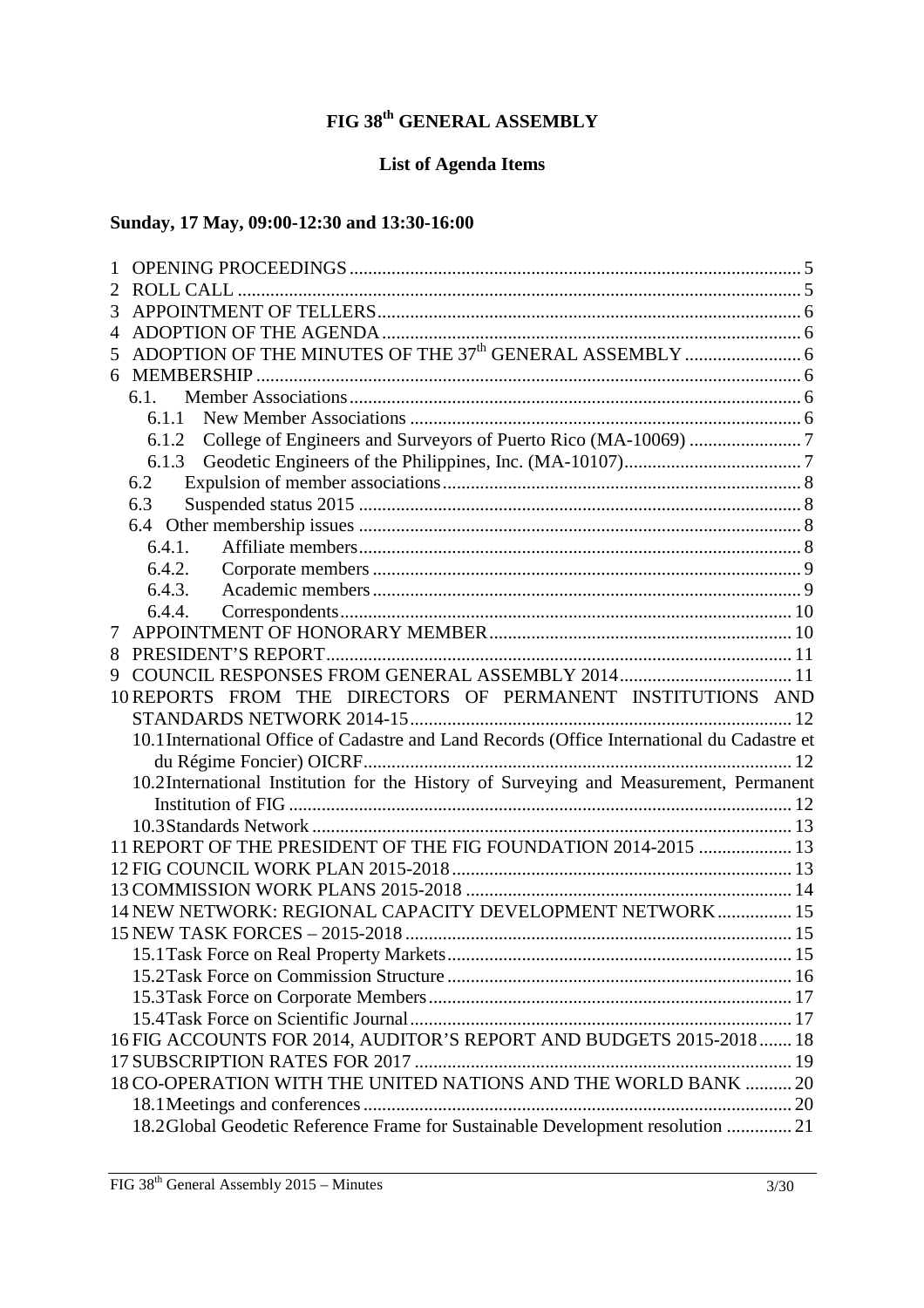| 19 LIAISON WITH INTERNATIONAL PROFESSIONAL ORGANISATIONS           | 21 |
|--------------------------------------------------------------------|----|
|                                                                    | 22 |
|                                                                    | 24 |
|                                                                    |    |
|                                                                    |    |
|                                                                    |    |
|                                                                    |    |
| 24 REPORTS FROM ASSOCIATION, AFFILIATE, ACADEMIC AND CORPORATE     |    |
|                                                                    | 26 |
| 25 REPORTS FROM COMMISSIONS, NETWORKS AND TASK FORCES (IF ANY)  27 |    |
|                                                                    |    |
|                                                                    |    |
|                                                                    |    |
|                                                                    |    |
| 30 REPORT ON THE FIG WORKING WEEK 2017 IN HELSINKI, FINLAND 29     |    |
| 31 REPORT ON THE FIG WORKING WEEK 2016 IN CHRISTCHURCH, NEW        |    |
|                                                                    | 29 |
|                                                                    |    |
|                                                                    |    |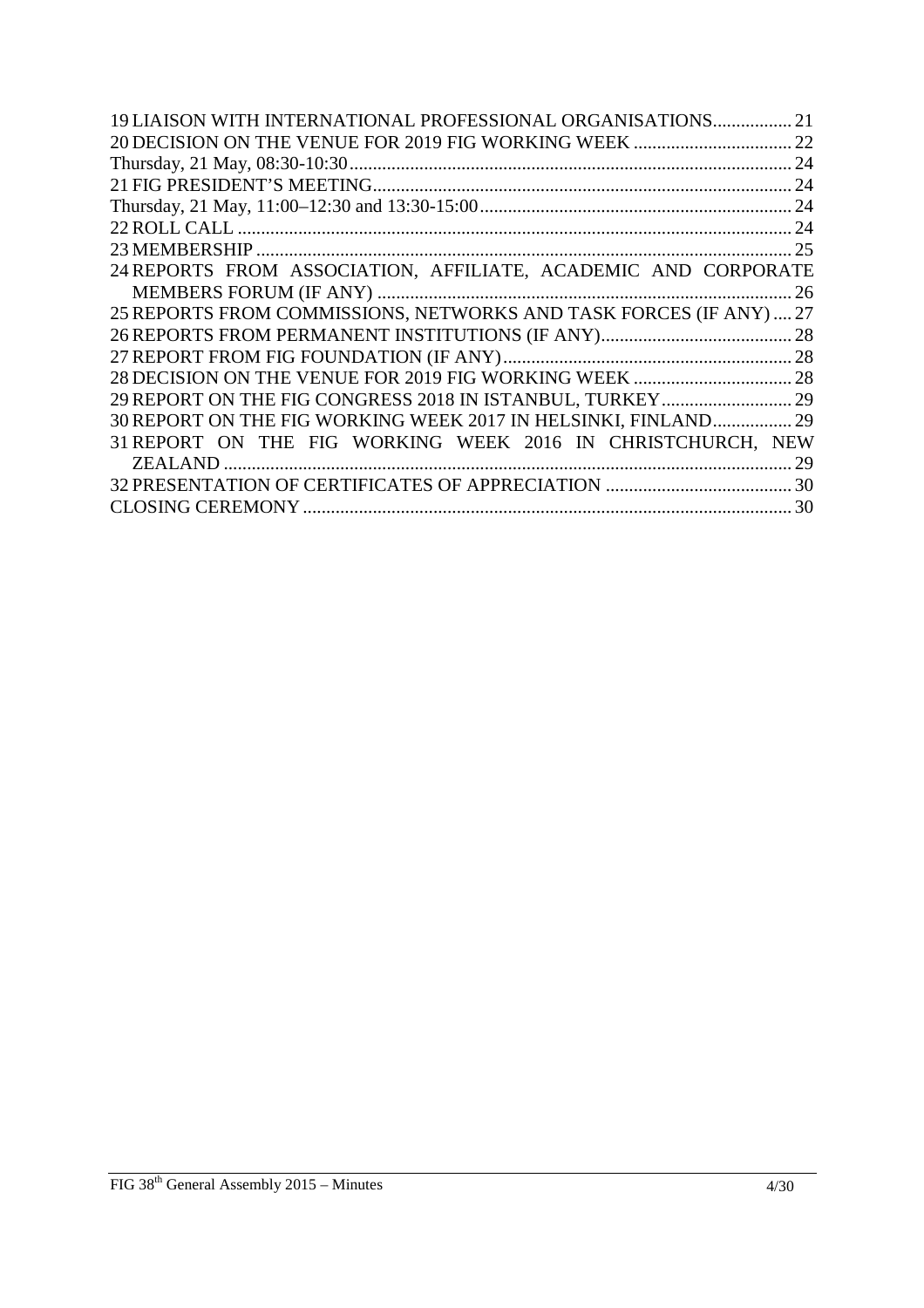## **FIG 38th GENERAL ASSEMBLY**

#### **MINUTES**

for the meetings held on Sunday 17 May 2015 in Hall 3 and on Thursday 21 May 2015 in Hall 3 at the National Palace of Culture - Congress Centre Sofia, Sofia, Bulgaria

### **SUNDAY, 17 MAY**

#### **Sunday, 17 May, 09:00-12:30 and 13:30-16:00 Hall 3, National Palace of Culture - Congress Centre Sofia General Assembly, First Session**

#### **1 OPENING PROCEEDINGS**

President Chryssy Potsiou opened the 38th General Assembly and welcomed all members to Sofia, Bulgaria to the current council's first General Assembly with a short address. President Potsiou noted that the General Assembly was held in the exact same Hall in the National Palace of Culture in 1983. At this occasion the FIG Fanfare was played for the first time.

The President expressed her gratitude to members and delegates for their participation and acknowledged the efforts of Chamber of Graduate Surveyors, Bulgaria, the local organising committee towards a successful Congress with around 900 participants from approximately 70 countries.

The President expressed condolences in memory of Paul Marshall, President of the South African Council for Professional and Technical Surveyors, who has been an active participant at many FIG Events, and for the natural disasters hereunder especially the recent in Nepal and the countries around that has affected many people. The General Assembly observed a moment of silence. The president announced that there would be some activities on surveyors' rapid response to mapping for disaster management carried out by Commissions and Young Surveyors during the Working Week.

#### **2 ROLL CALL**

Vice President Rudolf Staiger took the roll call. The roll call was done for member associations only. Since only member associations that have paid all their membership fees to the end of 2014 were allowed to vote at the meeting, a list of member associations that were not allowed to vote was published and posted on the FIG web site **15 April 2015,** and updated 21 May 2015.

#### **Appendix to items 2 & 22:** Roll Call

**Appendix to items 2 & 22**: List of member associations that are not allowed to vote at the General Assembly because of unpaid membership fees for 2014 and earlier. Posted 15 April 2015, updated 21 June 2015.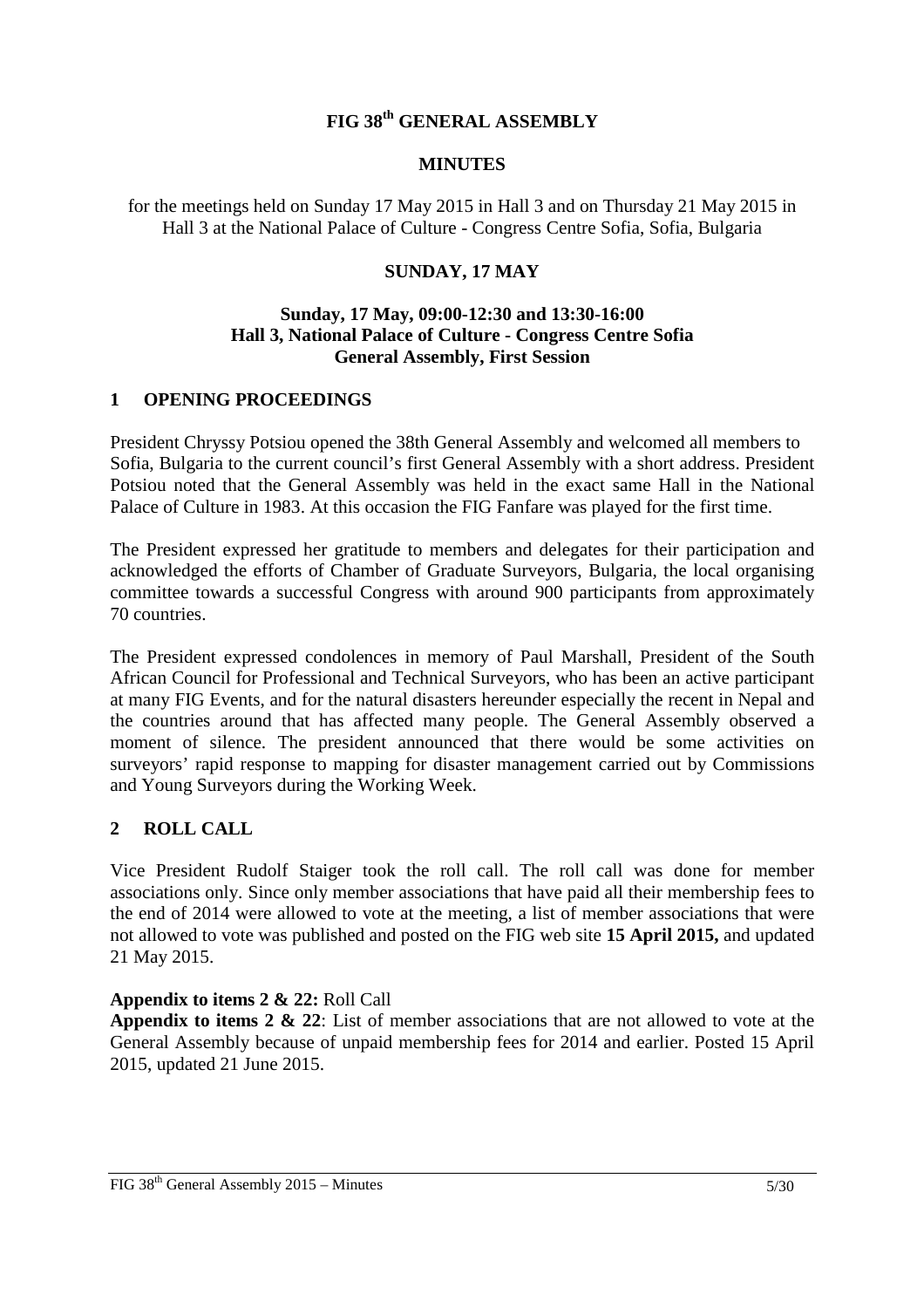**Motion**: That members present are recorded in the minutes (in appendix to items 2 and 22 – Roll Call).

**Decision**: The motion was adopted.

# **3 APPOINTMENT OF TELLERS**

The General Assembly appointed two persons as tellers for the entire General Assembly. The tellers represent member association that hosted the preceding (Dr, Zaid, President of PEJUTA, Malaysia) and the host of the proceeding following General Assembly (Jeff Needham, President of NZIS, New Zealand).

**Motion**: That the General Assembly appoints a representative from PEJUTA and NZIS as tellers for this General Assembly.

**Decision**: Dr, Zaid, President of PEJUTA, Malaysia and Jeff Needham, President of NZIS, New Zealand were appointed tellers by the General Assembly.

## **4 ADOPTION OF THE AGENDA**

The Agenda for the General Assembly was issued as mandated, on 17 March 2015.

**Motion**: That the agenda be adopted.

**Decision**: The motion was adopted.

# **5 ADOPTION OF THE MINUTES OF THE 37th GENERAL ASSEMBLY**

Minutes have been circulated previously.

**Appendix to item 5:** Minutes of the General Assembly in Kuala Lumpur, Malaysia, June 2014, without appendices.

**Motion**: That the minutes be adopted as recorded.

**Decision**: The motion was adopted.

#### **6 MEMBERSHIP**

#### **6.1. Member Associations**

#### 6.1.1 New Member Associations

Two new applications for member associations have arrived and have been discussed at the Council meeting who decided to bring forward the applications to the General Assembly: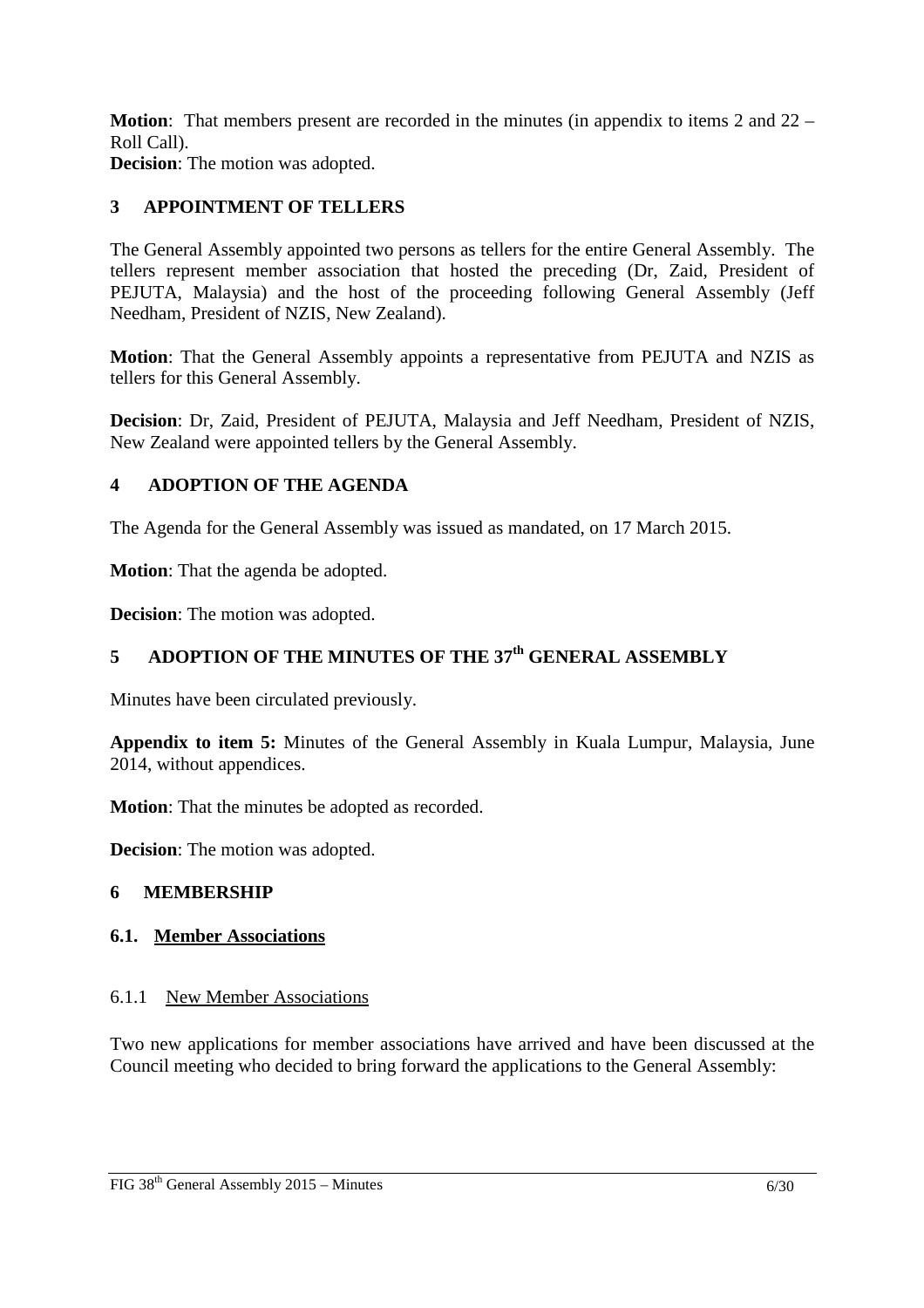### **Colombian Society of Surveyors, Sociedad Colombiana de Topografos (S.C.T.) (MA-10124)**

The Colombian Society of Surveyors has applied for membership. The association was established in 1963. Their total membership (all categories) is 70. Colombian Society of Surveyors fulfils the criteria of FIG Member association. Application form is attached as appendix to agenda item 6.1

### **Distinctive Engineering Group, Rwanda (MA-10125)**

The Distinctive Engineering Group, Rwanda has applied for membership. The association was established on 27 March 2015. Their total membership is 32, and the number of qualified members is 25. Distinctive Engineering Group, Rwanda fulfils the criteria of FIG member association. Application form is attached as appendix to agenda item 6.1

**Motion**: That the General Assembly admits the Colombian Society of Surveyors, Sociedad Colombiana de Topografos (S.C.T.) and Distinctive Engineering Group, Rwanda to become member associations of FIG

**Decision**: The motion was adopted.

#### 6.1.2 College of Engineers and Surveyors of Puerto Rico (MA-10069)

FIG General Assembly expelled College of Engineers and Surveyors of Puerto Rico (MA-10069) at the General Assembly meeting in 2014 due to the fact that the association was in arrears for 3 years. FIG office has however later received the full payment from College of Engineers and Surveyors of Puerto Rico. FIG Council therefore proposes to cancel the expulsion and note them as reinstalled as member of FIG.

**Motion:** That the General Assembly admits to reinstall College of Engineers and Surveyors of Puerto Rico (MA-10069) as member association.

**Decision/Action:** The motion was adopted

#### 6.1.3 Geodetic Engineers of the Philippines, Inc. (MA-10107)

At the FIG General Assembly 2014 Geodetic Engineers of the Philippines, Inc. (MA-10107) was supposed to be expelled from FIG but FIG Council received a letter from the association that they would pay their arrears before 1 October 2014. FIG Office received the payment and FIG Council informs the General Assembly that they will remain as member.

**Motion**: That FIG General Assembly notes the update of Geodetic Engineers of the Philippines (MA-10107) that they remain as member of FIG.

**Decision/Action**: The motion was adopted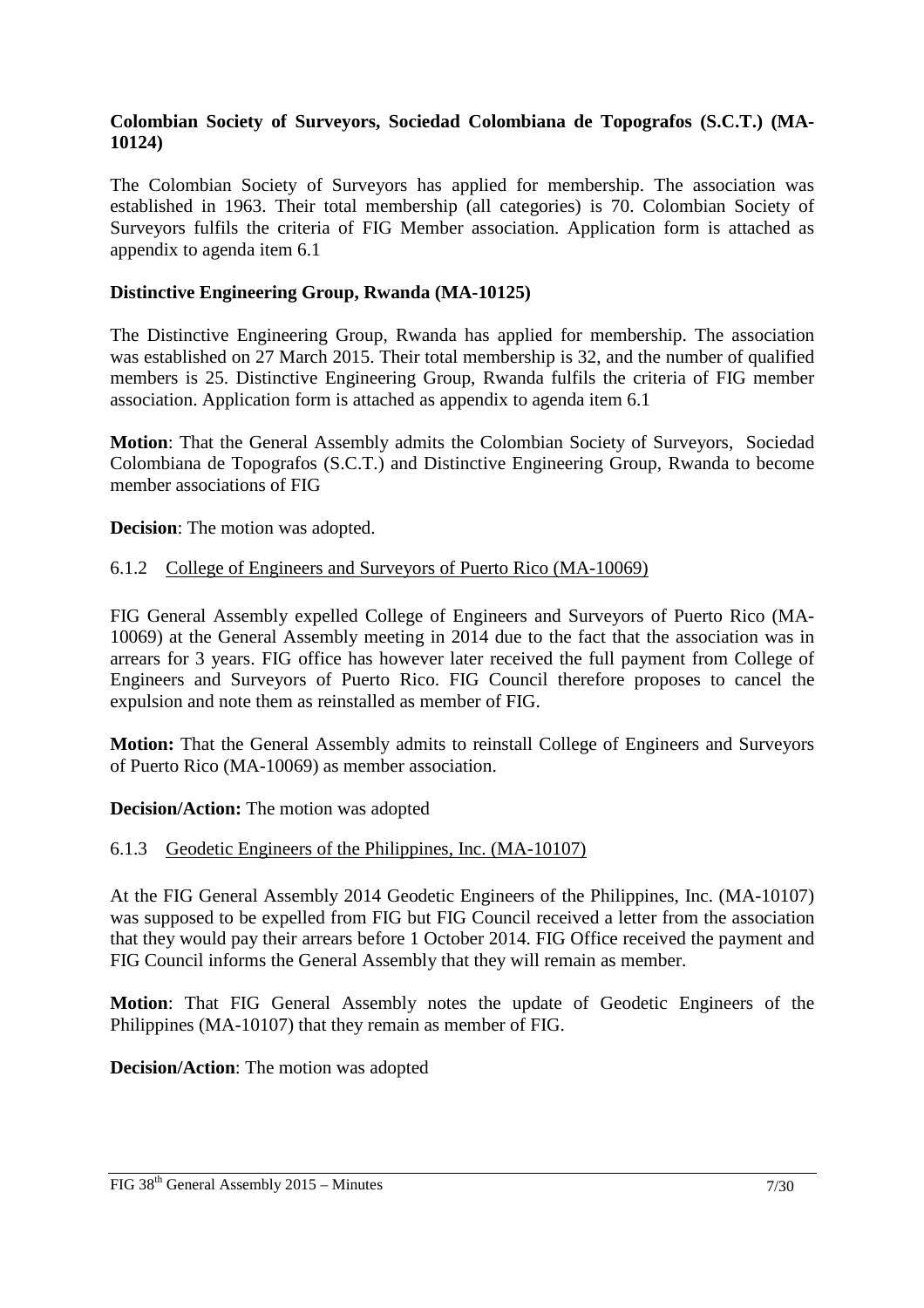### **6.2 Expulsion of member associations**

Subscriptions of following member associations are more than three years in arrears:

- Ordre National des Geometres du Cameroun (MA-10015)
- Tunisian Association of Chartered Surveyors (MA-10086)

The General Assembly has power to expel from the Federation any member association whose fees are in arrears and shall under normal circumstances expel any member association whose fees are three years in arrears. (Article 4.3 of the Statutes). The FIG office has sent a letter to these associations informing that if their membership fees are still in arrears at the time of the General Assembly the General Assembly shall expel the above member associations in Sofia.

After acceptance of new member associations and expulsions the number of FIG member associations is 102 from 89 countries.

**Motion**: That the General Assembly expels the:

- Ordre National des Geometres du Cameroun (MA-10015)
- Tunisian Association of Chartered Surveyors (MA-10086)

**Decision/Action**: The motion was adopted

#### **6.3 Suspended status 2015**

In accordance with its administrative measures, FIG Council, has deferred to continue for 2015 the issuance of a membership subscription invoice to the Order of Syrian Engineers and Architects, OSEA as all efforts to maintain contact with them has not yielded results, will deem their membership in suspension giving due consideration to its internal situation. As reported in the General Assembly 2014, there remain existing sanctions on Iran. The FIG office in Denmark cannot receive payments from Iranian Professional Society of Surveying Engineers (ISS). Ukrainian Society of Geodesy and Cartography has also gained suspended status and has not been invoiced for 2014. Again in accordance with its administrative measures, FIG Council deem their membership to be in suspension. The situation with these associations will be reconsidered by Council again in 2016.

**Motion**: That the General Assembly notes the members with suspension status.

**Decision**: The motion was adopted

#### **6.4 Other membership issues**

#### 6.4.1. Affiliate members

The Council has admitted the following national agencies to become affiliate members:

a) iTaukei Land Trust Board, Fiji – AF-20051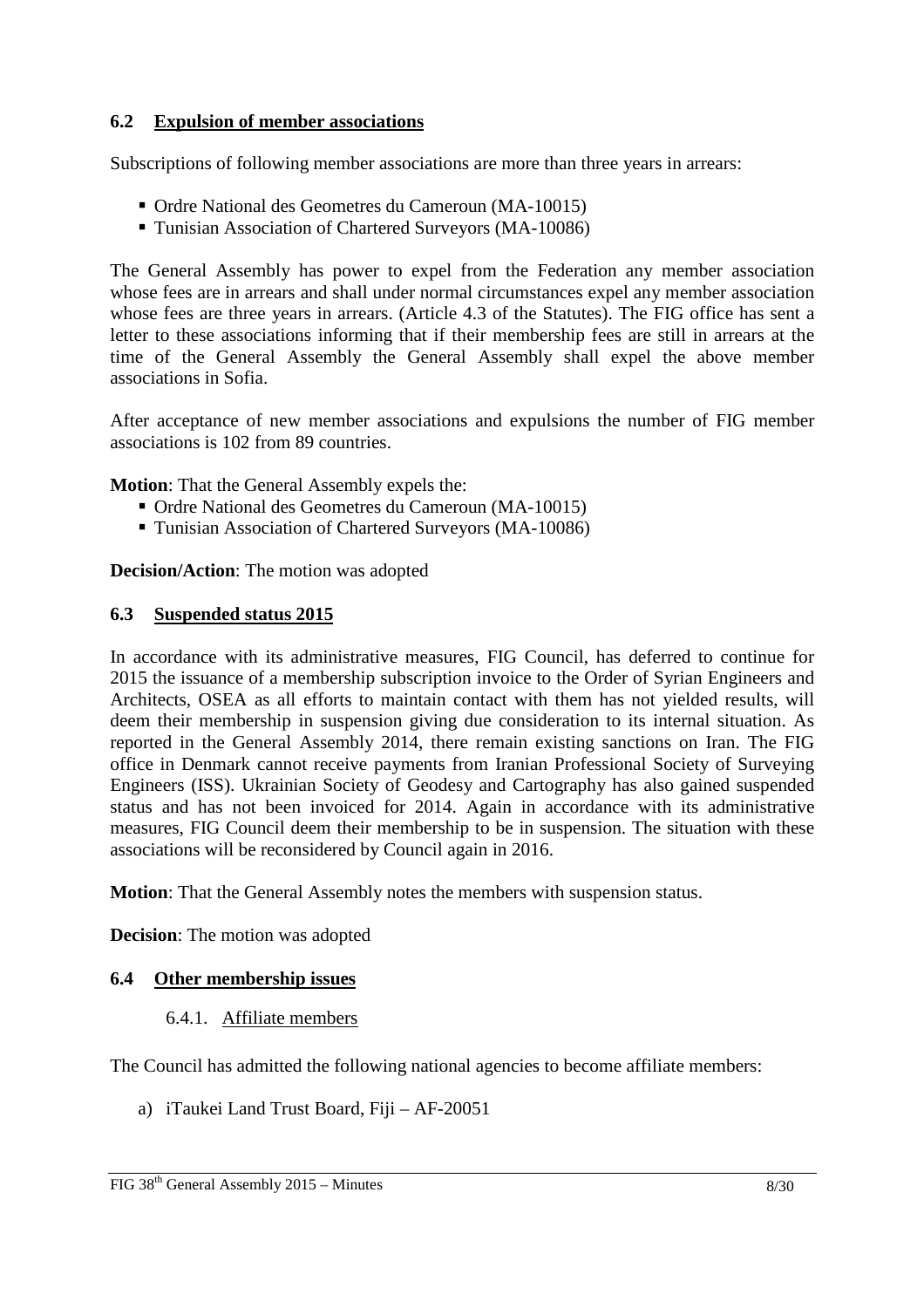- b) Geospatial Information Authority of Japan/Geodetic Department AF-20052
- c) Guatemalan Registry of Cadastral Information (Registro de Información Catastral de Guatemala – RIC), AF-20053
- d) Land Administration Authority (LAA) Lesotho AF-20054
- e) General Direction of Land Registry, Mapping and Cadastre, Benin AF-20055

The council has expelled the following affiliate members because of unpaid membership subscriptions.

- a) National Land Centre in the Ministry of Natural Resources, Rwanda (AF-20016)
- b) Bureau of Land Management, Department of Interior, USA (AF 20037)
- c) AIMS-Afghanistan Information Management Services, Afghanistan (AF-20038)

After these changes the number of Affiliate members is 42 from 39 countries.

### 6.4.2. Corporate members

The Council has admitted the following companies as Corporate Members of FIG after the General Assembly in 2014:

- a) Branco Etera Ltd, Kazakhstan CM-30055 (Category F)
- b) NEH Engineering survey and mapping limited company, Vietnam CM-30056 (Category E)
- c) Ripro Corporation, Japan CM-30057 (Category D)
- d) Datalife, Nigeria CM-30059 (Category F)

Following corporate member has resigned from their membership from 1.1.2015:

a) MondoGeo (category F –regional level)

Following corporate members have been expelled by FIG Council:

- a) Cameroon Engineering S.A., Cameroon (CM-30027 )
- b) SEPRET (Société des Etudes de Projets et Réalisation des Travaux, S.A.R.L.), Morocco (CM-30031)
- c) Global Survey Qatar, Qatar (CM-30047)

After these changes the number of corporate members is now 21.

6.4.3. Academic members

FIG Council has admitted the following Universities to become Academic members:

- a) Technical University of Civil Engineering Faculty of Geodesy, Bucharest, Romania (AC-40134)
- b) Sabaragamuwa University of Sri Lanka, Faculty of Geomatics (AC-40135)
- c) Kwame Nkrumah University of Science and Technology, Department of Geomatic Engineering, Ghana, (AC-40136)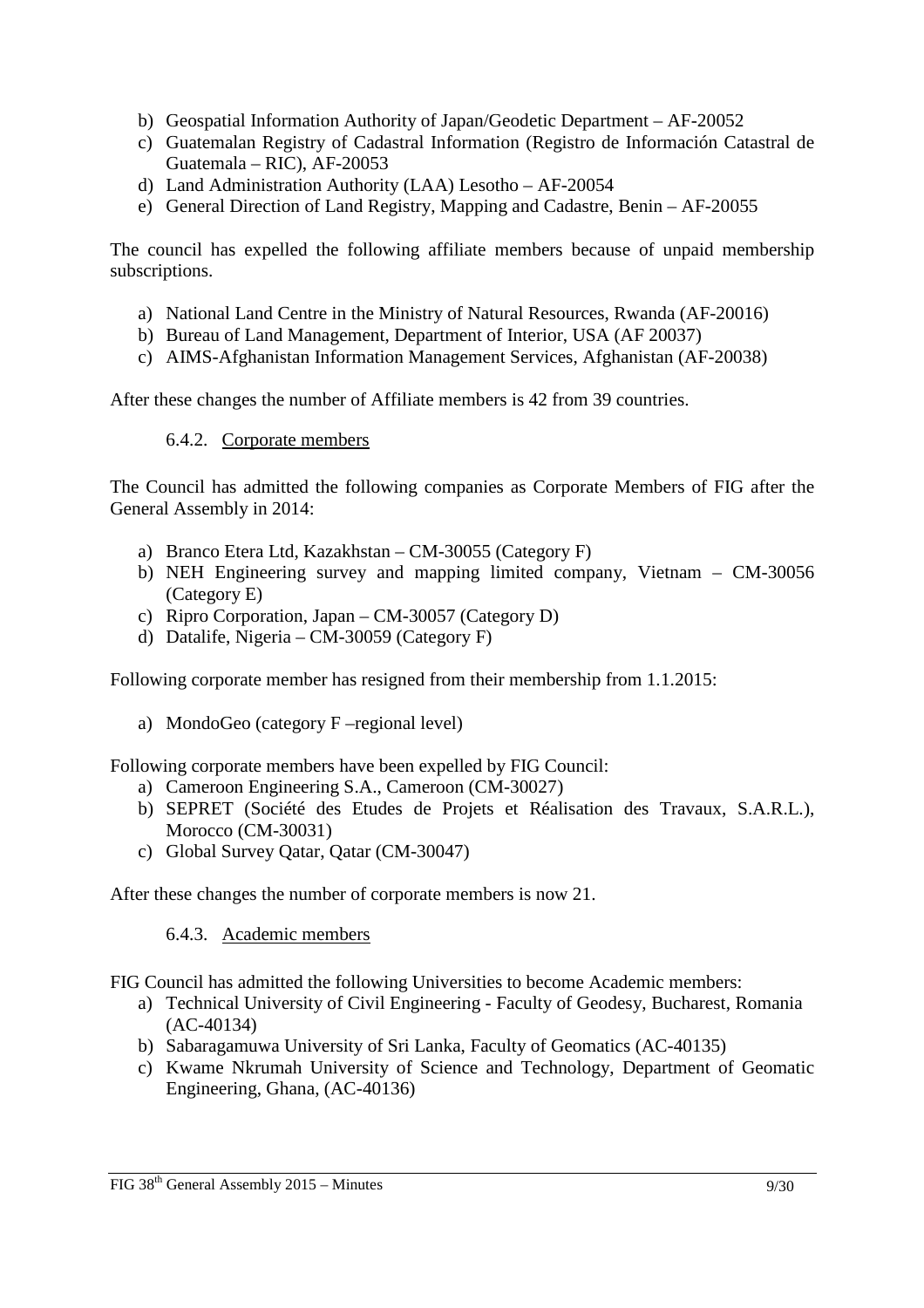The following academic member has terminated its membership:

a) "TECRS" The Environmental Center of Remote Sensing Dept. of Geosystem Technology, Saudi Arabia (AC-40117)

The Council has expelled following universities because of unpaid membership subscriptions:

- a) Neapolis University, Cyprus (AC-40114)
- b) IAV, Institut Agronomique et Vétérinaire Hassan II, Morocco (AC-40118)

The number of Academic Members after these changes is 89 from 55 countries.

6.4.4. Correspondents

Council has ended its cooperation with two of the Correspondent Members since General Assembly 2014 and the number of correspondents is now 1.

**Motion:** That the General Assembly notes the actions that the Council has taken with other membership matters.

**Decision**: The motion was adopted

## **7 APPOINTMENT OF HONORARY MEMBER**

#### *a. Appointment of Honorary Member*

Geo-Informatie Nederland GIN of the Netherlands has sent a nomination letter in which it proposes that FIG appoints **Christiaan Lemmen** as an Honorary Member of FIG.

FIG Council has considered the nomination and considers that it fulfils the criteria (see criteria at: http://www.fig.net/pub/figpub/pub40/figpub40.htm#Criteria) for an Honorary Member and therefore proposes to the General Assembly that it appoints Christiaan Lemmen as an Honorary Members of the Federation for the outstanding services he has provided to the Federation. **Appendix to agenda item 7**: The nomination letter from Geo-Informatie Nederland GIN

#### *b. Appointment of Honorary President*

The Association of Authorised Land Surveyors Malaysia, PEJUTA has sent FIG Council a proposal that it makes a nomination to the General Assembly of appointing Mr **CheeHai Teo**, the immediate Past President of FIG as an Honorary President of the Federation. The letter is attached as **appendix to agenda item 7**. FIG Concil has decided to bring forward this proposal to the General Assembly, noting that CheeHai Teo fulfils the criteria for an Honorary President and his achievements as the President have contributed the Federation to extend that he without any doubt deserves to be appointed as an FIG Honorary President.

#### *c. FIG Appreciation to Clarissa Augustinus UN-Habitat*

**Clarissa Augustinus**, UN-Habitat, has worked closely with FIG for many years and is now standing down from UN-HABITAT. FIG Council would like to acknowledge the longstanding cooperation with Clarissa Augustinus. As a special consideration FIG Council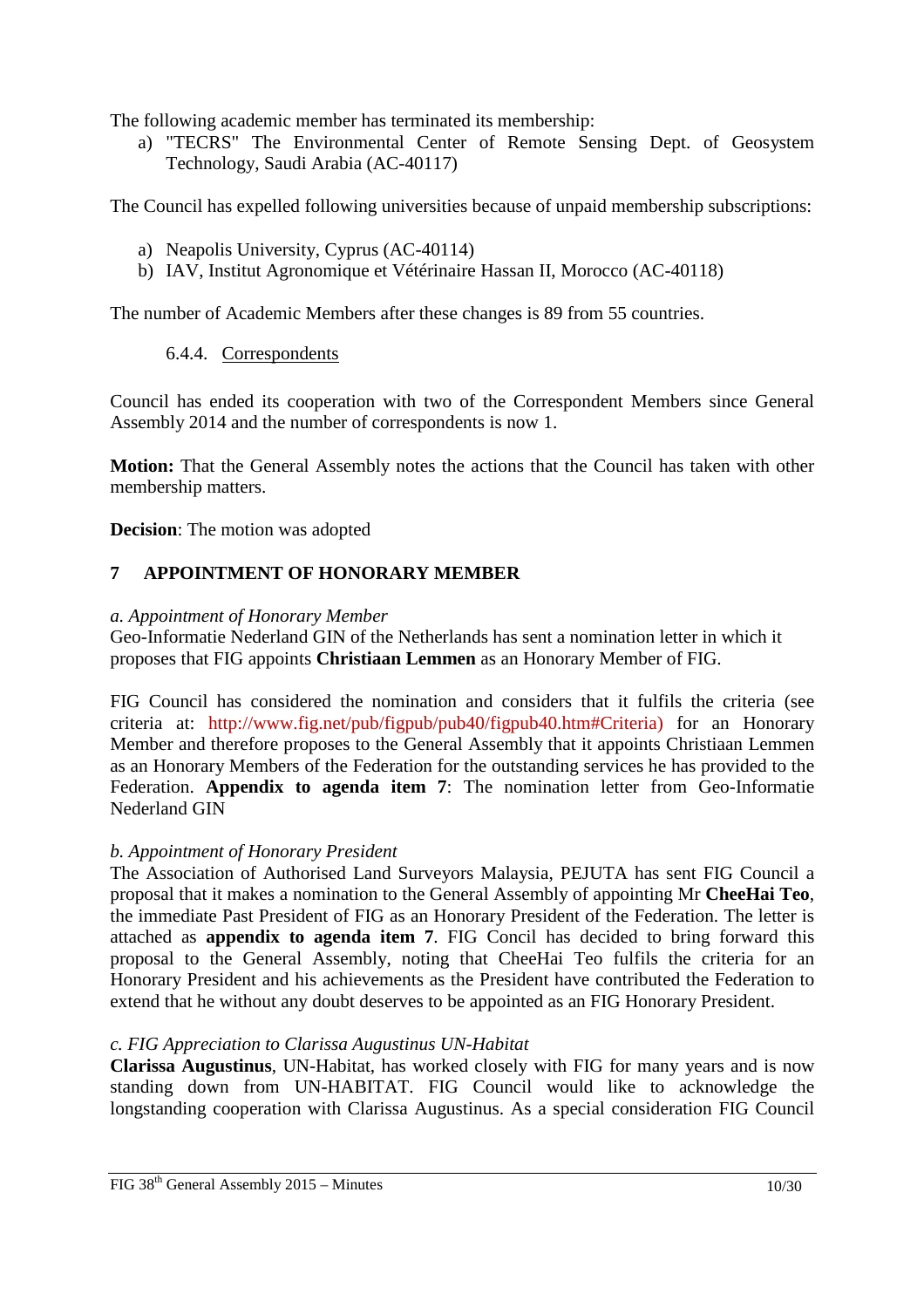has decided to appreciate her as FIG Honorary Ambassador. Her certificate was presented to her during the Plenary session 2 on 19 May where she was one of the plenary speakers.

**Motion**: That the General Assembly appoints Christiaan Lemmen as Honorary member and appoints CheeHai Teo as FIG Honorary President, and that the General Assembly notes the special appreciation to Clarissa Augustinus as FIG Honorary Ambassador.

**Decision/action**: The motion was adopted with standing ovation. Christiaan Lemmen received his silver pin and certificate with acclamation and CheeHai Teo received his gold pin together with his certificate and was honoured with a standing ovation from the delegates.

## **8 PRESIDENT'S REPORT**

President Chryssy Potsiou presented the President's report on the activities of the Federation since the General Assembly in Kuala Lumpur, Malaysia in June 2014.

**Appendix to item 8**: President's report (hand outs):

http://www.fig.net/organisation/general\_assembly/agendas\_and\_minutes/2015/minutes/08\_pr esidents\_report.pdf

**Motion**: That the General Assembly accepts the President's report.

**Decision**: The motion was adopted.

### **9 COUNCIL RESPONSES FROM GENERAL ASSEMBLY 2014**

At the General Assembly 2014 the following items were discussed:

- a. Proposal from Geosuisse, Switzerland (1: nomination body; 2: VP's nominated through regional bodies; 3: Commission Chairs Elects elected by the Commissions)
- b. Proposal from DdL, Denmark, on change of term for the President (to start immediately after election)
- c. Surveyors day/week (Presented by John Hohol at the General Assembly 2014)

FIG Council promised to get back to the General Assembly 2015 with a follow up and status on these issues.

**Motion**: That FIG General Assembly notes the update and records its thanks to the submitters of the proposals for their active role in FIG.

**Decision/Action**: President Potsiou reported that:

- a. The proposal no 3 from Geosuisse will be included in the Task Force on Commission Structure. Geosuisse is withdrawing the other two proposals.
- b. Council has considered the proposal at its meetings and has decided not to take further this proposition. The reasons for this decisions are:
	- Quality time to develop and prepare for an incoming president a four-year work plan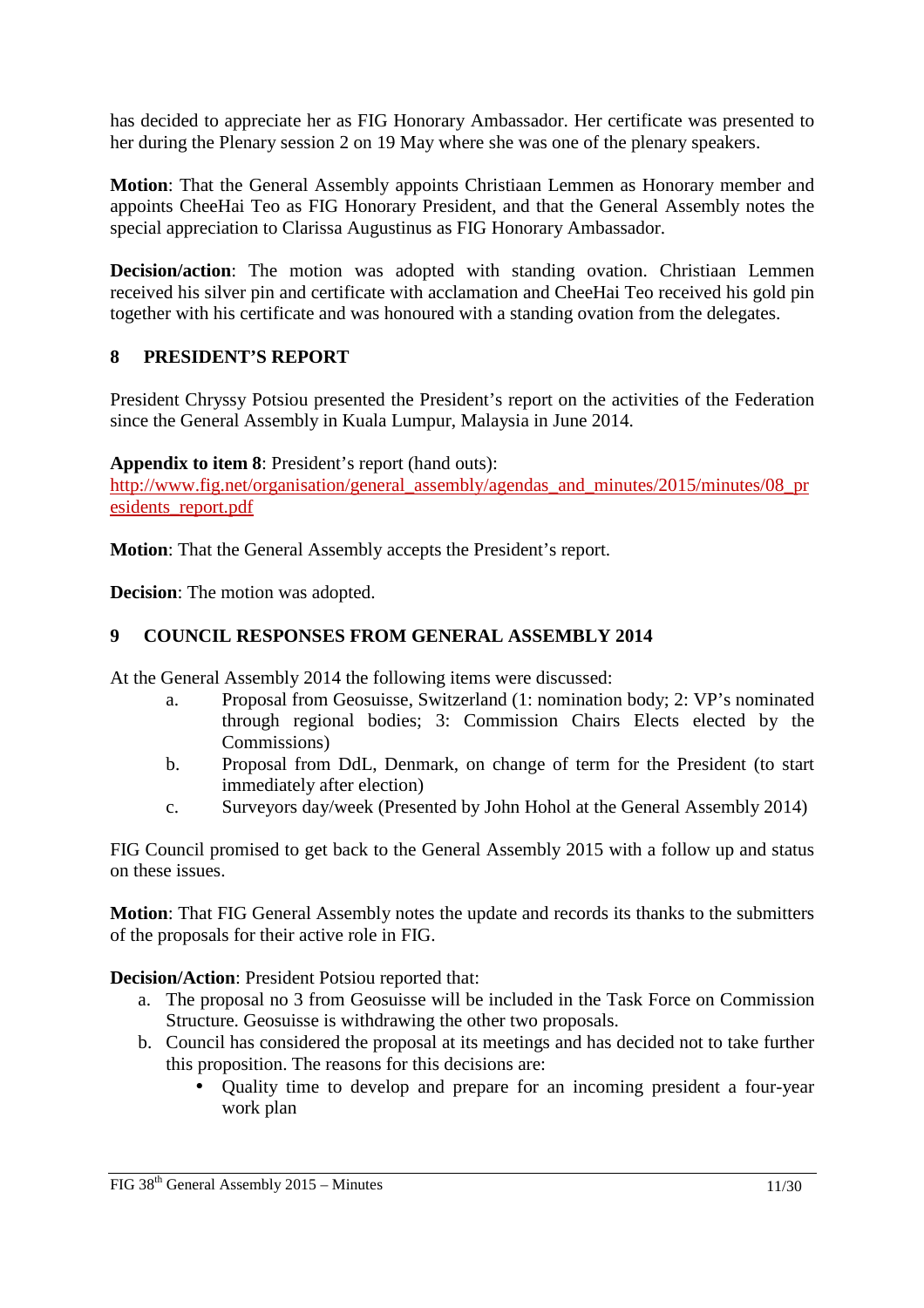- Time to get fully updated with the work of FIG office
- Ensure financial rigor in order to close the year end accounts
- Senior leadership good practice is to have a hand over period (contested situation)
- c. Council considers that the idea of a Surveyors Day/Week as very interesting for the profession; but Council believes that the action items should be initiated and realised on a national level by its Member Associations. There will be a large variety (in terms of actions) from country to country. Therefore Council is convinced that FIG cannot be in a leading role here. However, FIG Council sees our organisation as a useful platform of exchange of ideas and information. FIG Council also suggested that the execution of a surveyors day/week will be discussed at the FIG Member Association Forum during the FIG Working Week.

The motion was adopted.

### **10 REPORTS FROM THE DIRECTORS OF PERMANENT INSTITUTIONS AND STANDARDS NETWORK 2014-15**

### **10.1 International Office of Cadastre and Land Records (Office International du Cadastre et du Régime Foncier) OICRF**

Mr. Christiaan Lemmen, Director of OICRF has prepared a written report on the OICRF activities since the General Assembly in Kuala Lumpur. He presented a short report to the General Assembly.

**Appendix to item 10.1**: Report from the International Office of Cadastre and Land Records (Office International du Cadastre et du Régime Foncier) OICRF.

**Motion**: That the General Assembly adopts the report and records its thanks to the members of OICRF for their past year's work and contribution.

**Decision**: The motion was adopted.

#### **10.2 International Institution for the History of Surveying and Measurement, Permanent Institution of FIG**

Mr. Jan de Graeve, Director of the IIHSM has prepared a written report on the IIHSM activities since the General Assembly in Kuala Lumpur. IIHSM was not present at the first General Assembly day, and referred instead to the written report, submitted in the General Assembly agenda.

**Appendix to item 10.2**: Report from the International Institution for the History of Surveying and Measurement, Permanent Institution of FIG.

**Motion**: That the General Assembly adopts the report and records its thanks to the Director and the members of the permanent institution for their past year's work and contribution.

**Decision**: The motion was adopted.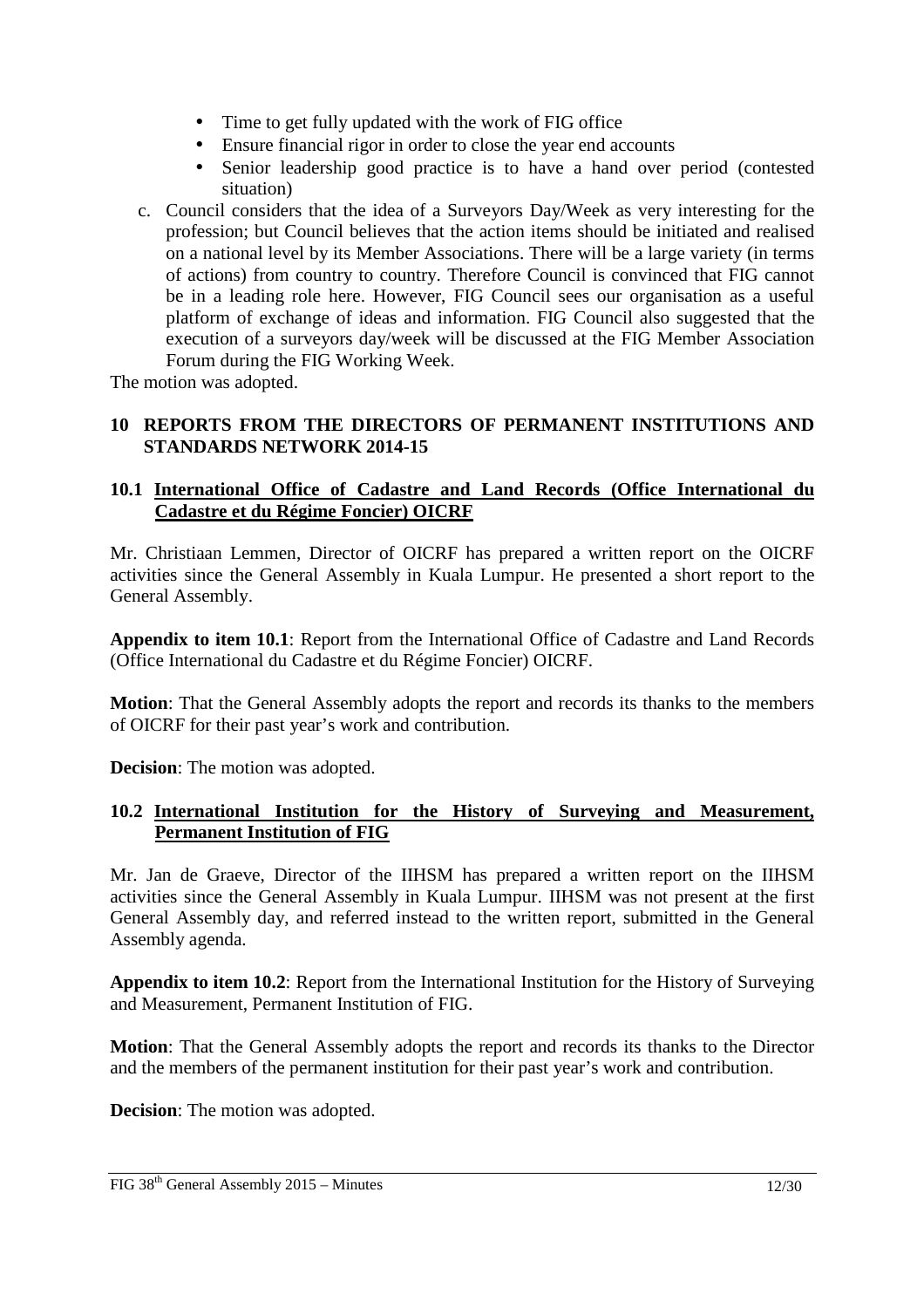### **10.3 Standards Network**

Mr David Martin, Chair of the FIG Standards Network was unfortunately not present at the General Assembly.

**Motion**: That the General Assembly records its thanks to the Chair and the members of the permanent institution for their past year's work and contribution.

**Decision**: No report was submitted or presented at the General Assembly.

#### **11 REPORT OF THE PRESIDENT OF THE FIG FOUNDATION 2014-2015**

Mr. John Hohol, President of the FIG Foundation has prepared a written report on the FIG Foundation activities from June 2014 to March 2015. He presented a short oral summary to the General Assembly.

**Appendix to item 11**: Report of the FIG Foundation activities 2014-2015 and Result 2014.

**Motion**: That the General Assembly adopts the report of the President of the FIG Foundation and records its thanks to the President and members of the Board of Directors of the FIG Foundation for their past year's work.

**Decision**: The motion was adopted.

### **12 FIG COUNCIL WORK PLAN 2015-2018**

The Council has prepared the FIG Council Work Plan for 20151-2018. Together with the Commission Work Plans the Council Work Plan will form the FIG Work Plan for the next four years. The proposal for the Council Work Plan 2015-2018 was attached to the agenda and is based on preparations made in a Council meeting and in a meeting with the Commission Chairs during the Kick-Off Event in January 2015 in Athens, Greece as well as responses from the Kick Off Event. The Council Work Plan has also been coordinated with the Commissions', Networks', Task Forces' and Permanent Institutions' Work Plans.

President Potsiou presented the Work Plan at the meeting.

The Council has also decided on responsibilities of individual Council members. This list is included as an appendix to the Council Work Plan. An up-to-date list will always be available on the FIG web site.

**Appendix to item 12**: FIG Council Work Plan 2015-2018 – handouts: http://www.fig.net/organisation/general\_assembly/agendas\_and\_minutes/2015/minutes/12\_co uncil\_wp\_report.pdf

**Motion**: That the General Assembly adopts the Council Work Plan for 2015-2018.

**Decision**: The motion was adopted.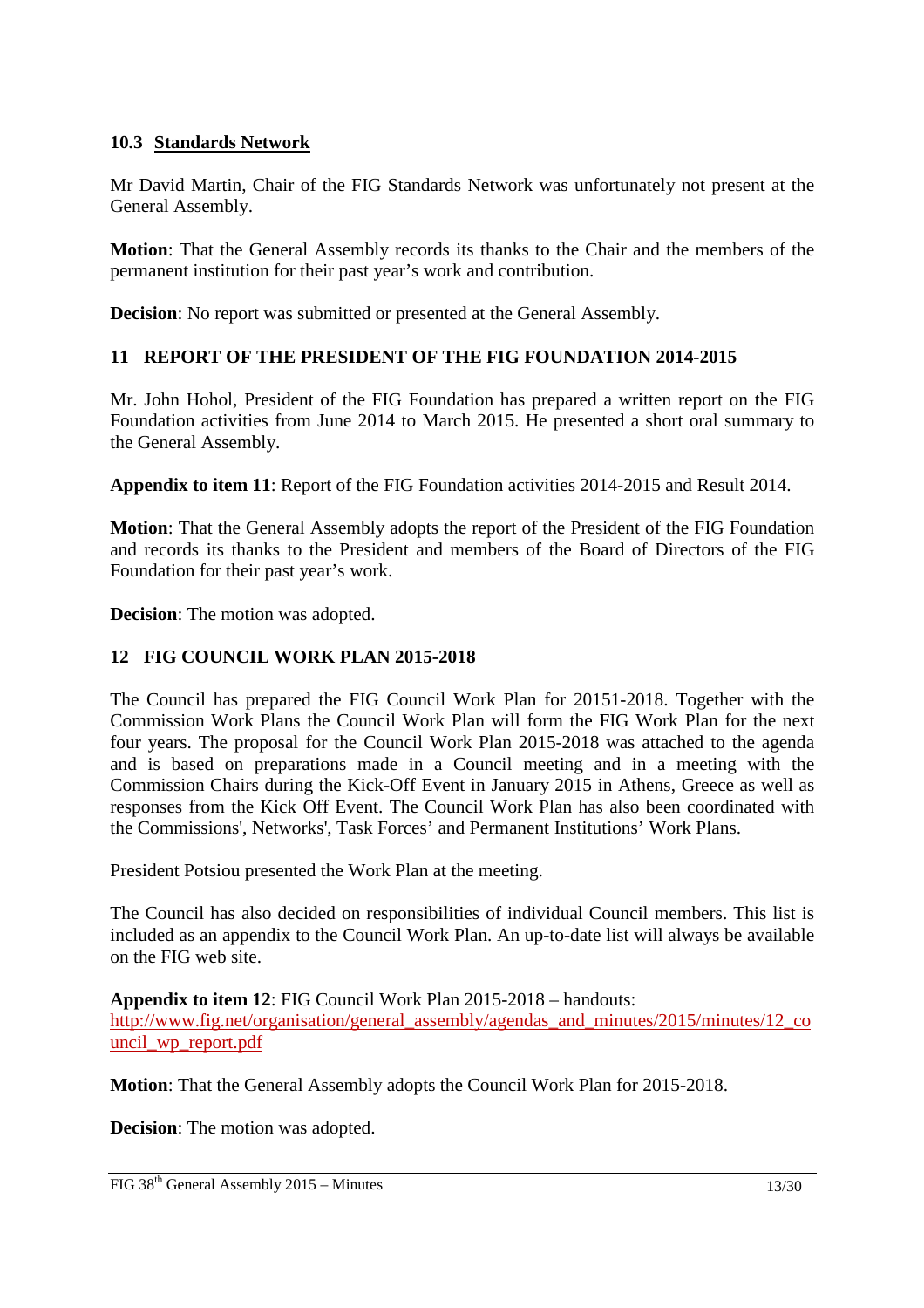### **13 COMMISSION WORK PLANS 2015-2018**

Commission Chairs have prepared their Commission Work Plan for 2015-2018 based on discussions at their Commission meetings at the FIG Congress in Kuala Lumpur. After Kuala Lumpur the Work Plans have been coordinated with the Council Work Plan and with other Commission Work Plans at the meeting of Commission chairs and the FIG Council in conjunction to the FIG Kick-Off Meeting in January 2015 in Athens, Greece.

All Commission Work Plans have now been finalised and synchronised with the Council Work Plan and were presented for the General Assembly for its approval in Sofia in May 2015.

At the General Assembly there was also time for the members to discuss the Work Plans and Commission activities with the Commission Chairs. This discussion was chaired by Vice President Diane Dumashie, who will be chairing ACCO (2015-2016).

There were several questions and a big interest to the work of the commissions. Among the questions and comments were:

- how to fit in the Fit-for-Purpose approach in the work of the commissions,
- the work on mutual recognition since especially young surveyors need standards of recognition,
- the importance of including educational issues in all especially technical commissions,
- the level of communication from commissions to delegates,
- now that commission has worked on boundaries on land to encourage FIG to also work with maritime boundaries which is an area that can need further investigations
- how neighbouring countries can cooperate and help each other and ask each other for advise

#### **Appendices to agenda item 13**:

- 13.1: Commission 1 Work Plan 2015-2018
- 13.2: Commission 2 Work Plan 2015-2018
- 13.3: Commission 3 Work Plan 2015-2018
- 13.4: Commission 4 Work Plan 2015-2018
- 13.5: Commission 5 Work Plan 2015-2018
- 13.6: Commission 6 Work Plan 2015-2018
- 13.7: Commission 7 Work Plan 2015-2018
- 13.8: Commission 8 Work Plan 2015-2018
- 13.9: Commission 9 Work Plan 2015-2018
- 13.10: Commission 10 Work Plan 2015-2018
- 13.11 Young Surveyors Network Work Plan 2015-2018

Handouts – presentation of the commissions:

http://www.fig.net/organisation/general\_assembly/agendas\_and\_minutes/2015/minutes/13\_G A.pdf

**Motion**: That the General Assembly adopts the Commission Work Plans.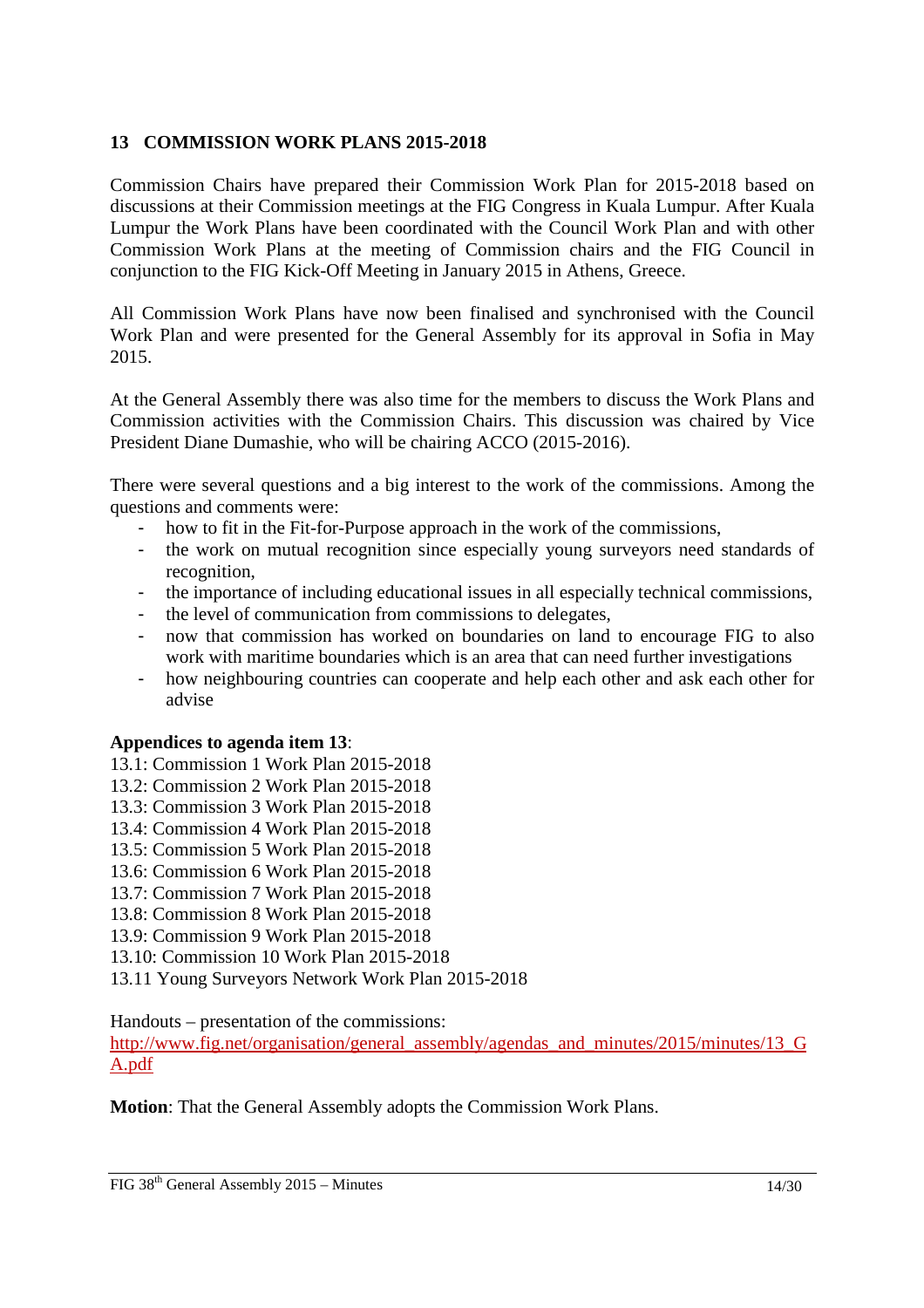**Decision**: The motion was adopted.

## **14 NEW NETWORK: REGIONAL CAPACITY DEVELOPMENT NETWORK**

The Council has established a new Network. This network originates from the Africa Task Force 2009-2014 and will in the term 2015-18 concentrate on Africa. This Network is chaired by FIG Vice President Diane Dumashie. The Network will work in close co-operation with all Commissions. The Network will have its first meeting in Sofia where members of the Network will be appointed by the Council and brought to the General Assembly for endorsement.

**Appendix to item 14**: Terms of Reference for the Network on Regional Capacity Development.

Presentation by Diane Dumashie, Chair of the Regional Capacity Development network – Handouts:

http://www.fig.net/organisation/general\_assembly/agendas\_and\_minutes/2015/minutes/14\_G A.pdf

**Motion**: That the General Assembly records the Council's decision of establishment of the Regional Capacity Development Network, appointment of Vice President Diane Dumashie to chair the Network and its terms of reference for information.

**Decision**: The motion was adopted.

## **15 NEW TASK FORCES – 2015-2018**

The Council has established four new Task Forces for 2015-2018.

## **15.1 Task Force on Real Property Markets**

The first Task Force will assess the progress of establishing the real property markets in the countries with economies in transition. The Task Force will be chaired by Pekka Halme, Finnish Association of Geodetic and Land Surveyors MIL. The Task Force will have its first meeting in Sofia where members of the Task Force will be appointed by the Council and brought to the General Assembly for endorsement.

There were questions from the delegates why South America and Africa are not taken into consideration, these countries are poor and have problems with the property markets. Council responded that a study will be carried through in the countries around the Black Sea where the situation is far from ideal, and the experiences and results can be helpful for the rest of the world.

**Appendix to item 15.1**: Terms of Reference for the Task Force on Real Property Markets. Handouts:

http://www.fig.net/organisation/general\_assembly/agendas\_and\_minutes/2015/minutes/15\_1 GA.pdf (presentation 17 May 2015)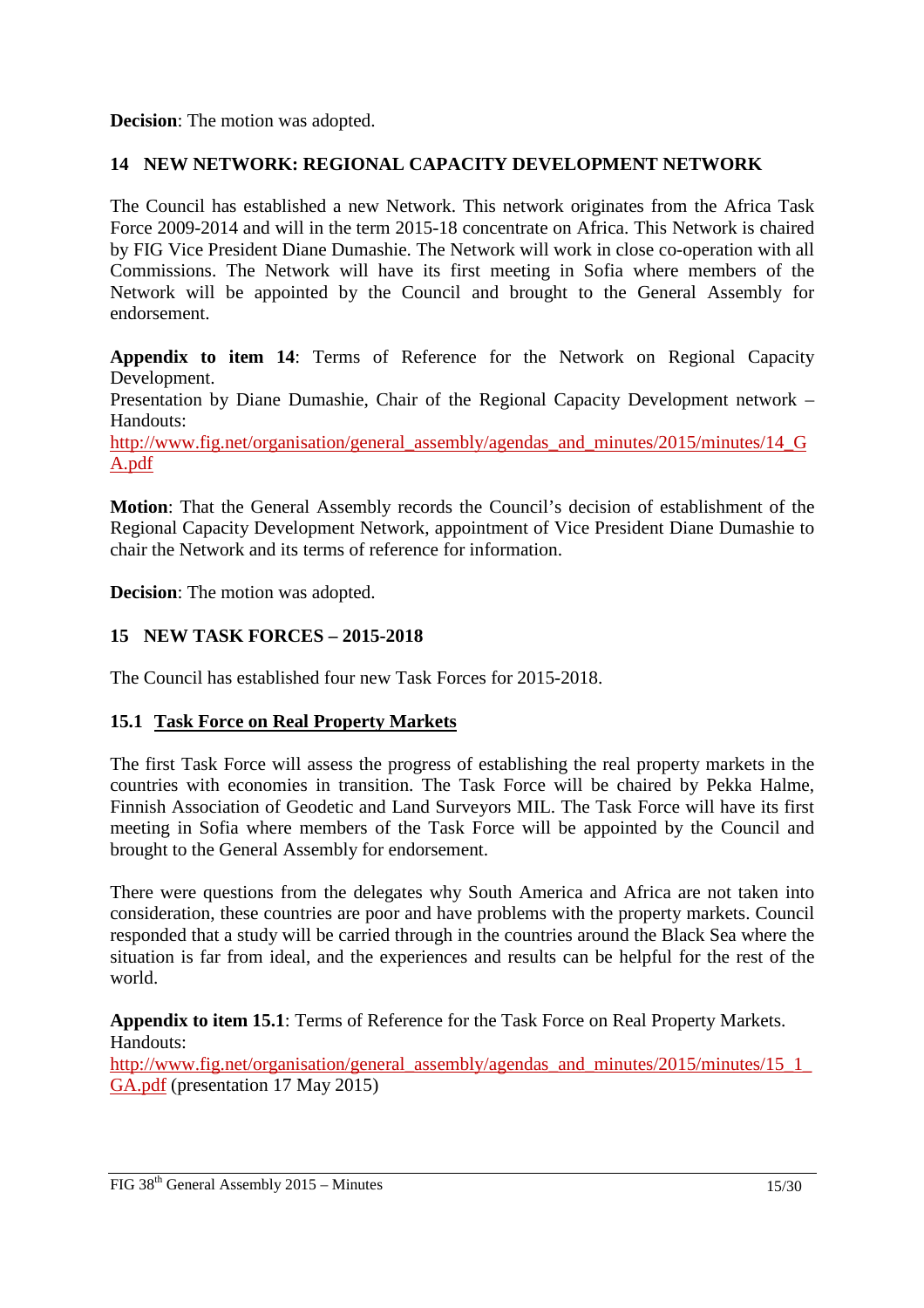http://www.fig.net/organisation/general\_assembly/agendas\_and\_minutes/2015/minutes/25\_4 GA.pdf (presentation 21 May 2015)

**Motion**: That the General Assembly endorses the Council's proposal to establish the Task Force on Real Property Markets, appointment of Pekka Halme to chair the Task Force and its terms of reference.

**Decision**: The motion was adopted

### **15.2 Task Force on Commission Structure**

The second Task Force will assess the Commissions and investigate if there is a need to revise their structure and provide a proposal on possible improvements.

The Task Force is originated from two proposals from FIG Member Associations.

One proposal originating from Geosuisse that was discussed at the General Assembly 2014, who proposed:

*For Commission Chairs Elect, the right to nominate should be with the Commissions themselves. They have to evaluate the candidates and to make sure that she/he is able to fulfil the responsibility. The Commissions are the only bodies that have sufficient knowledge of their national delegates and who are able to judge their eligibility. Commissions will discuss with the national association the candidate they wish to nominate.* 

The second proposal that FIG Council has received is from the following member associations:

- Danish Association of Chartered Surveyors (Denmark)
- Finnish Association of Geodetic and Land Surveyors MIL (Finland)
- Norges Jordskiftekandidatforening, faglig gruppe av Tekna (NJKF) (Norway)
- Swedish professionals for the built environment

This proposal suggests evaluating the current Commission Structure in order to secure the efficiency of the FIG Commissions. Based on the above mentioned suggestions and further discussions in Council, Council has decided to establish a Task Force that in general will assess and evaluate the current structure of the commissions. The Task Force will be chaired by Mikael Lilje, Swedish professionals for the built environment, Samhällsbyggarna. The Task Force will have its first meeting in Sofia where members of the Task Force will be appointed by the Council and brought to the General Assembly for endorsement.

General Assembly representatives commented that they would prefer to wait to adopt the Task Force until the second General Assembly meeting in order to have the Terms of Reference discussed during the meeting that was organised during the Working Week.

At the second General Assembly meeting on 21 May Council returned to agenda item 15.2 for the adoption of the motion.

**Appendix to item 15.2**: Terms of Reference for the Task Force on Commission Structure Hand outs:

http://www.fig.net/organisation/general\_assembly/agendas\_and\_minutes/2015/minutes/15\_2 GA.pdf (presentation 17 May 2015)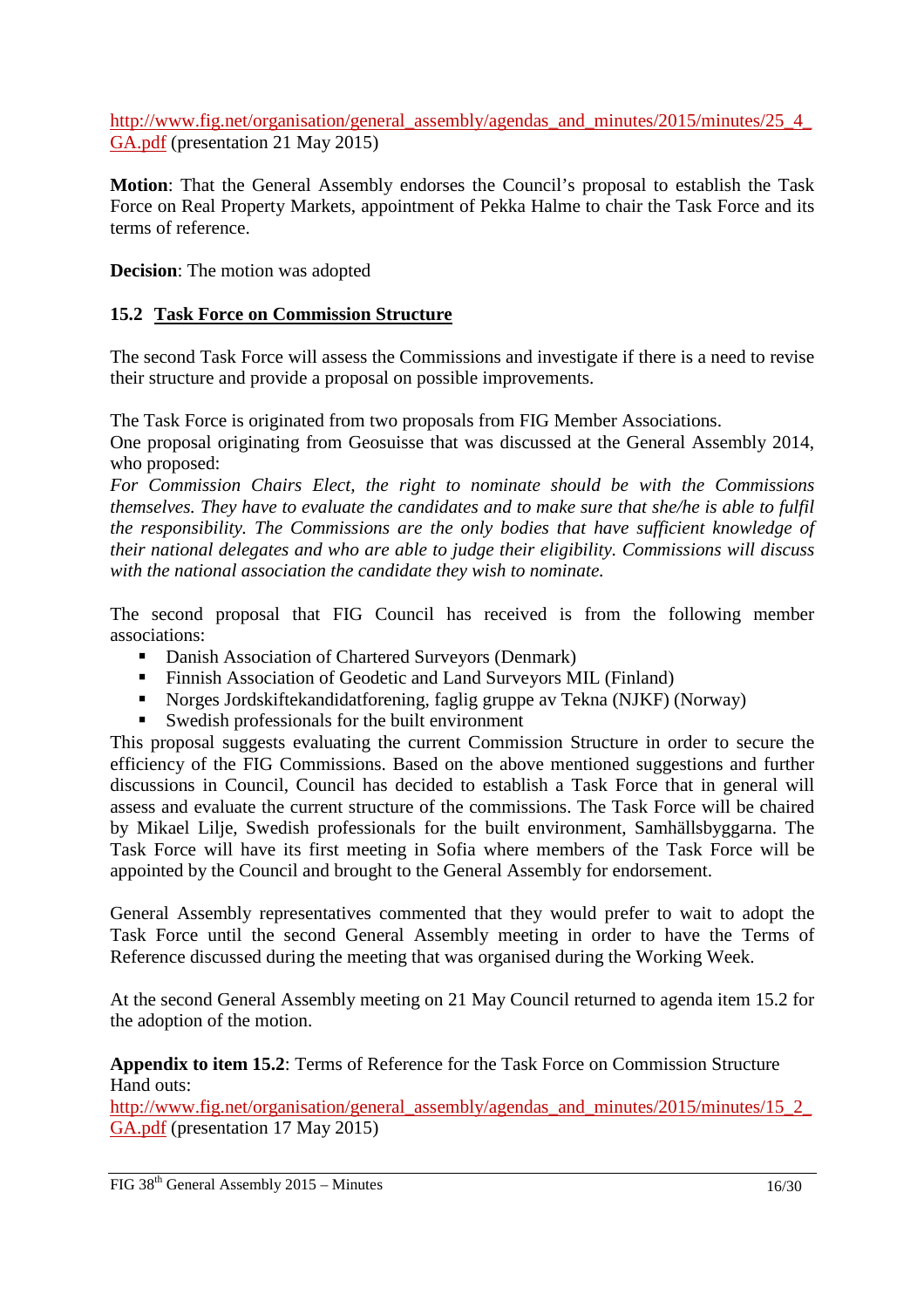http://www.fig.net/organisation/general\_assembly/agendas\_and\_minutes/2015/minutes/25\_5 GA.pdf (presentation 21 May 2015)

**Motion**: That the General Assembly endorses the Council's proposal to establish the Task Force to assess the commission structure and the appointment of Mikael Lilje to chair the Task Force and its terms of reference.

**Decision**: The motion was adopted.

## **15.3 Task Force on Corporate Members**

The third Task Force will be established to strengthen the FIG relationship with corporate members. The Task Force will be chaired by John Hohol, National Society of Professional Surveyors (NSPS) in cooperation with Bryn Fosburgh, Vice President of Trimble. The Task Force will have its first meeting in Sofia where members of the Task Force will be appointed by the Council and brought to the General Assembly for endorsement.

**Appendix to item 15.3**: Terms of Reference for the Task Force on Corporate Members. Hand outs:

http://www.fig.net/organisation/general\_assembly/agendas\_and\_minutes/2015/minutes/15\_3\_ GA.pdf (presentation 17 May 2015)

**Motion**: That the General Assembly endorses the Council's proposal to establish the Task Force on Corporate Members, appointment of John Hohol in cooperation with Bryn Fosburgh to chair the Task Force and its terms of reference.

**Decision**: The motion was adopted

## **15.4 Task Force on Scientific Journal**

The fourth Task Force will be established to investigate the usefulness and need and if justified, the steps forward in order to introduce an FIG peer reviewed scientific Journal (electronic or printed). The Task Force will be chaired by Yerach Doytsher, Association of Licensed Surveyors in Israel (ALSI). The Task Force will have its first meeting in Sofia where members of the Task Force will be appointed by the Council and brought to the General Assembly for endorsement.

There were several questions and comments from delegates, hereunder:

- There are some excellent papers in FIG that need to be published will the Task Force also look into other existing journals or only into an FIG Journal?
- In 2009 it was also investigated to start a scientific journal in FIG and the result was that FIG should not go into this field as there was no FIG experience in "peer review" at that time.

It was decided that the final decision on the Task Force should be postponed to the second general assembly meeting so that the Task Force could be discussed at the planned meeting during the Working Week.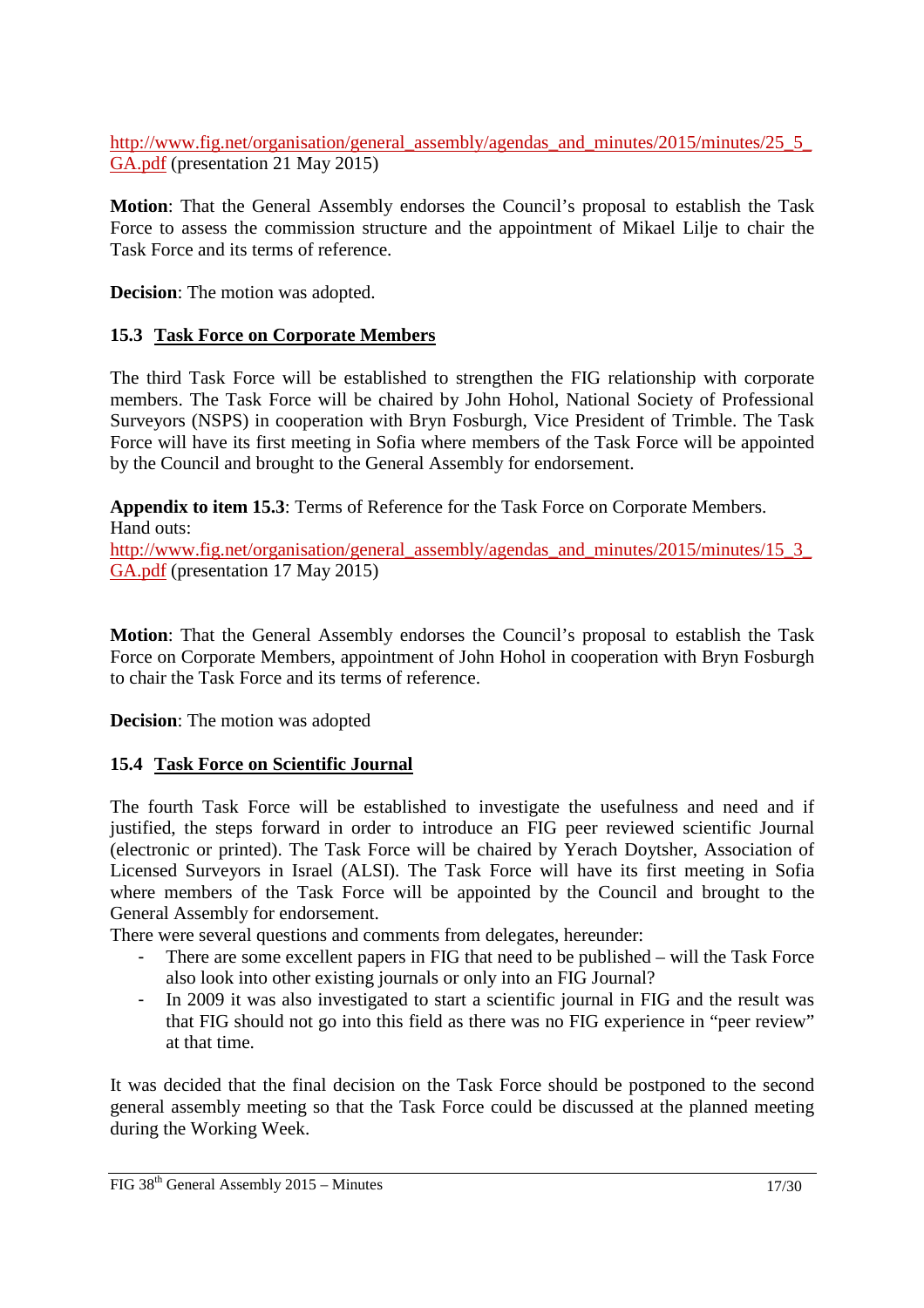At the second General Assembly meeting on 21 May Council returned to agenda item 15.4 for the adoption of the motion.

**Appendix to item 15.4**: Terms of Reference for the Task Force on Scientific Journal Hand outs: http://www.fig.net/organisation/general\_assembly/agendas\_and\_minutes/2015/minutes/15\_4\_ GA.pdf (presentation 17 May 2015)

http://www.fig.net/organisation/general\_assembly/agendas\_and\_minutes/2015/minutes/25\_6 GA.pdf (presentation 21 May 2015)

**Motion**: That the General Assembly endorses the Council's proposal to establish the Task Force on Scientific Journal, appointment of Yerach Doytsher to chair the Task Force and its terms of reference.

**Decision**: The motion was adopted.

## **16 FIG ACCOUNTS FOR 2014, AUDITOR'S REPORT AND BUDGETS 2015-2018**

Vice President Rudolf Staiger presented the financial report to the General Assembly. This report includes the auditors report from 2014, official accounts (income statement 2014) and balance sheet 31 December 2014, a summary of 2014 accounts, an updated budget for 2015 and proposals for budgets 2016-2018 with notes and proposal for membership fees for member associations in 2017.

**Appendix to item 16:** Report on Financial Issues (including 2014 accounts and budgets 2015-2018)

## **Handouts to agenda item 16 and 17:**

http://www.fig.net/organisation/general\_assembly/agendas\_and\_minutes/2015/minutes/16\_17 \_GA.pdf

Annexes:

- **16A** Auditor's Report, Income Statement for 2014 and Balance Sheet at 31 December 2014.
- **16B** FIG Result 2014
- **16C FIG Budgets 2015-2018**
- **16D** List of member associations whose membership fees are in arrears for 2014 and earlier and that are not allowed to vote - to be published on the FIG web site **15 April 2015**.

**Motion**: That the General Assembly

- adopts the audited accounts for 2014,
- adopts the Finance Report, and
- adopts budgets for 2015–2018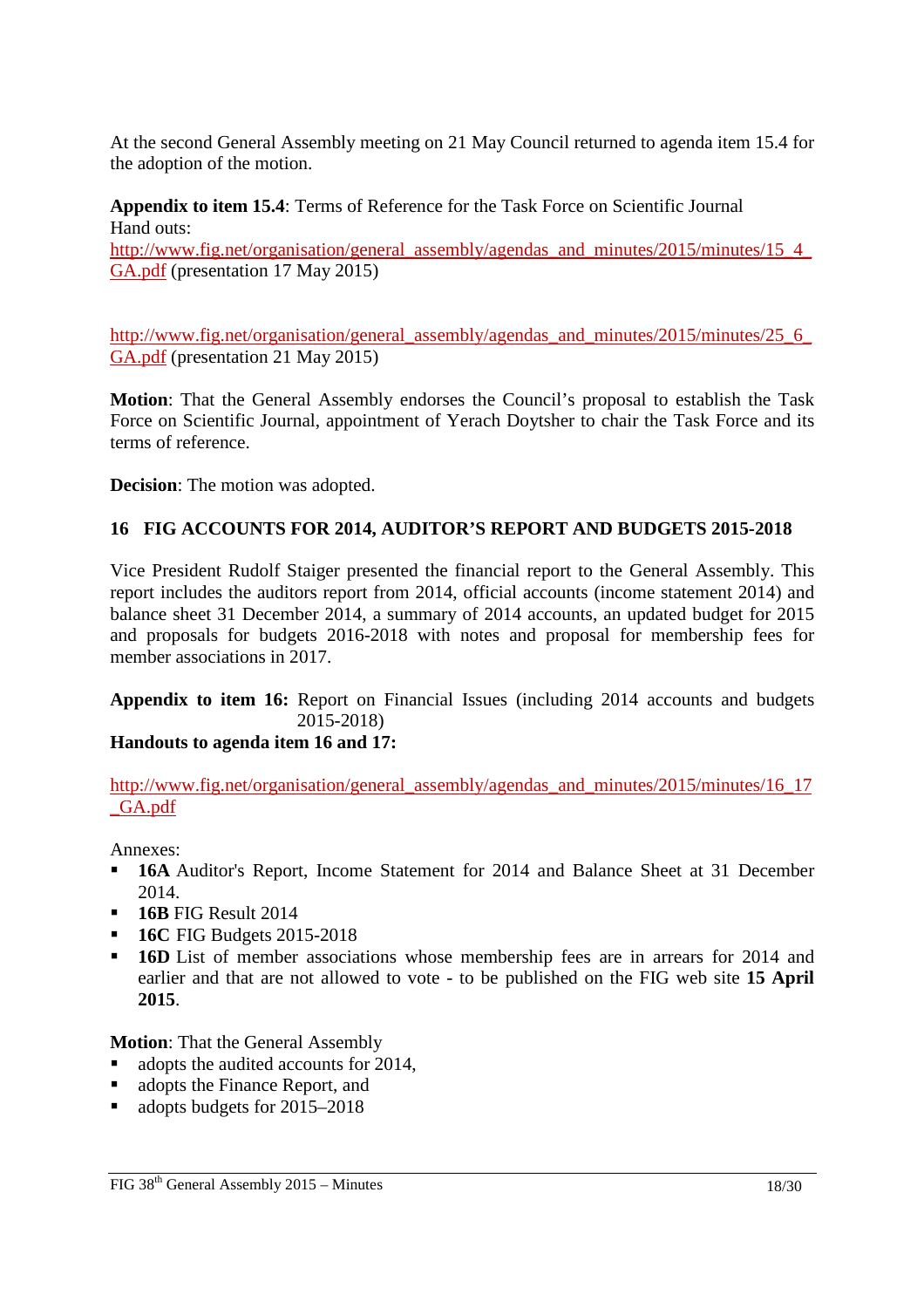**Decision**: The motion was adopted

# **17 SUBSCRIPTION RATES FOR 2017**

The General Assembly has to set levels of fees for member associations two years in advance of the year in which they become payable. Fees are payable in respect of each individual member up to a maximum of 5,500 members. The membership fee structure was changed in 2009. Membership fees have been discussed as part of the finance report, **appendix to item 16**.

The 2014 General Assembly approved membership fees as follows:

| Year | Per capita fee                                    | <b>Minimum</b> fee | <b>Maximum</b> fee             |
|------|---------------------------------------------------|--------------------|--------------------------------|
| 2016 | €4.48 per member up to a 20 members or €50        |                    | 5,500 members                  |
|      | maximum of $5,500$ members (whichever is greater) |                    | $(\text{\textsterling}24,640)$ |
|      | Member associations<br>from                       |                    |                                |
|      | countries listed by the World                     |                    |                                |
|      | Bank as low-income economies or                   |                    |                                |
|      | lower-middle-income economies                     |                    |                                |
|      | shall pay $\epsilon$ 2.24 member up to a          |                    |                                |
|      | maximum of 5,500 members.                         |                    |                                |

The World Bank lists of the low-income economies and the lower-middle-income economies are available at: http://data.worldbank.org/about/country-classifications/country-and-lendinggroups

The 2016 subscription fees were kept at the same level as for the years 2012-2015. The Council 2011-14 had to suggest subscription fees up to 2016, however they recognised that there would be a change in leadership and the subscription fees is dependent on the strategies of the council 2015-18.

Although the budgets 2017 and 18 predict a deficit, Council is also conscious of the economic condition that members are operating under and in particular member's challenges with their national membership and budgets. Council wishes to respect this as well and both Council and FIG Office will continue to be prudent in its financial management. Council therefore proposes the level of subscription for member associations for 2017 to remain at the same level as in the previous years. Council has initiated a Task Force on how to attract corporate members and the hope is to increase the fees received by corporate members to limit the deficit or turn it into a positive result. FIG Council will evaluate after a year how this work develops, and if the work on corporate members does not show positive effect, Council suggests reconsidering the membership fee for 2017 at the General Assembly in 2016.

**Motion**: That the General Assembly adopts following membership fees payable by member associations in 2017: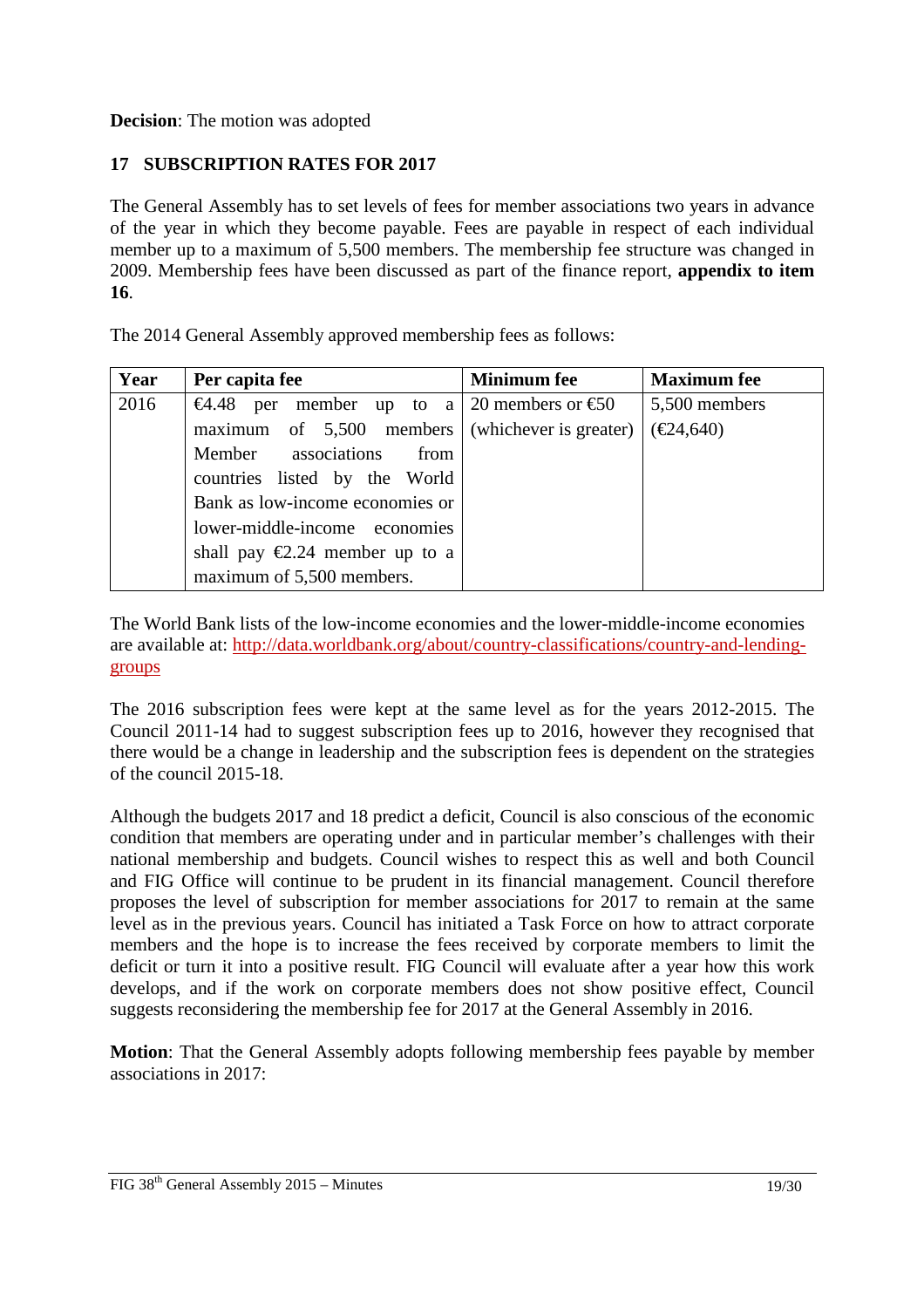| Year | Per capita fee                                    | <b>Minimum</b> fee | <b>Maximum</b> fee             |
|------|---------------------------------------------------|--------------------|--------------------------------|
| 2017 | €4.48 per member up to a 20 members or €50        |                    | 5,500 members                  |
|      | maximum of $5,500$ members (whichever is greater) |                    | $(\text{\textsterling}24,640)$ |
|      | Member associations<br>from                       |                    |                                |
|      | countries listed by the World                     |                    |                                |
|      | Bank as low-income economies or                   |                    |                                |
|      | lower-middle-income economies                     |                    |                                |
|      | shall pay $\epsilon$ 2.24 member up to a          |                    |                                |
|      | maximum of 5,500 members.                         |                    |                                |

and that the General Assembly notes that based on councils evaluation of the finances at the end of 2015, the level for 2017 might be increased at the General Assembly 2016.

**Decision**: The motion was adopted.

# **18 CO-OPERATION WITH THE UNITED NATIONS AND THE WORLD BANK**

#### **18.1 Meetings and conferences**

The main activities in the co-operation with the United Nations and the World Bank since the FIG congress in Kuala Lumpur have been:

- President Teo participated in UNESCAP, FAO and UN-Habitat co-organised Regional Multi-stakeholder Consultation on Land Tenure in Asia-Pacific
- **President Teo participated in 21st Meeting of the International Steering Committee on** Global Mapping, 5 August 2014, United Nations Headquarters in New York
- **President Teo participated in Fourth Session of the United Nations Committee of** Experts on Global Geospatial Information Management (UN-GGIM), 6 – 8 August 2014, United Nations Headquarters in New York
- FIG Young Surveyors and UN-Habitat/GLTN organised a workshop on The Social Tenure Domain Model – Training of Trainers, 7-10 November 2014 in Addis Ababa, Ethiopia primarily for African participants.
- Vice President Pengfei Cheng and Past President Teo attended the Third High Level Forum on Global Geospatial Information Management, 22-24 October 2014, Beijing, PR China
- FIG undertook two expert group meetings in Bangkok in cooperation with UN-Habitat/GLTN on Valuation of Unregistered Land and Properties Expert Group Meeting, Bangkok, Thailand, 13 - 14 October 2014 and Modernising Land Agencies Budgetary Approach: Costing and Financing of Land Administration Services in Developing Countries, Validation Workshop (CoFLAS), 15 - 16 October 2014, Bangkok, Thailand
- UN-GGIM-AP Third Plenary Meeting 10 12 November 2014 Kuta, Bali, Republic of Indonesia, represented by FIG Past President Teo.
- Ninth Meeting of the International Committee on Global Navigation Satellite Systems (ICG-9), Mikael Lilje, Chair of FIG Commission 5 and UNOOSA representative, 9 – 14 November 2014 Kuta, Prague, Czech Republic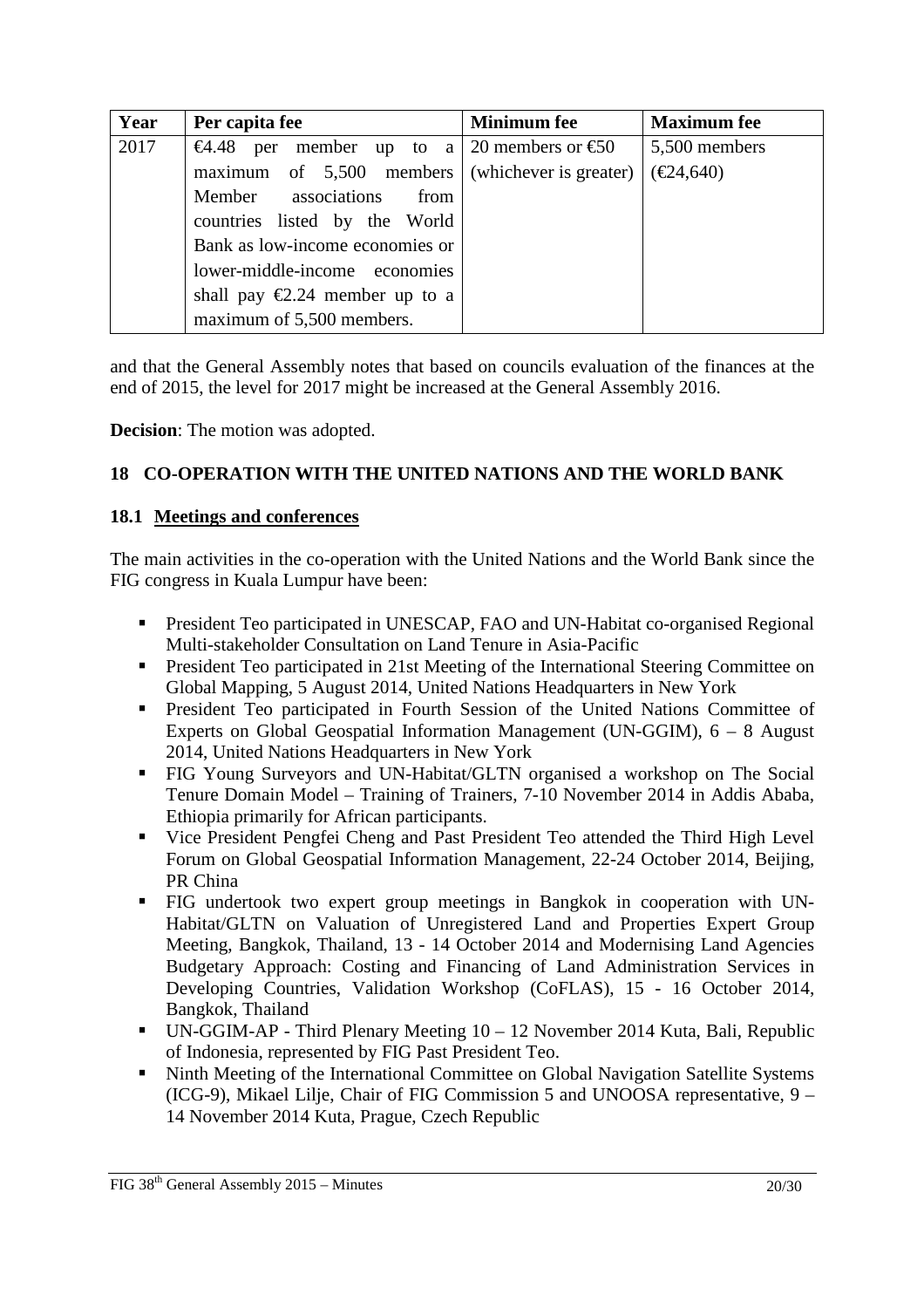- UNECE CHLM, Geneva, February 2015 on Sustainable Land Management Week represented by President Chryssy Potsiou
- World Bank Conference March 2015 represented by President Chryssy Potsiou. There was a special side activity on the FIG Work Plan.
- UNHABITAT Prep II event, Nairobi, April 2015, represented by President Chryssy Potsiou and FIG Commission 7 chair Gerda Schennach

## **18.2 Global Geodetic Reference Frame for Sustainable Development resolution**

At the FIG General Assembly 2014 FIG Council presented a FIG Statement on Global Geodetic Reference Frame for Sustainable Development where FIG expressed the importance of the resolution and urged the member organizations to bring the Statement back home to the respective countries.

The Global Geodetic Reference Frame for Sustainable Development (GGRF) resolution was adopted by the United Nations General Assembly on Thursday 26 February 2015

**Motion**: That the General Assembly adopts the report on the co-operation between FIG and the United Nations, its agencies and the World Bank and records its thanks to all those who have contributed to this co-operation.

**Decision**: The motion was adopted.

## **19 LIAISON WITH INTERNATIONAL PROFESSIONAL ORGANISATIONS**

The Joint Board of Spatial Information Societies JB-GIS was formally established during the FIG Working Week in Cairo in 2005 and meets annually during a major conference. The meeting of JB-GIS in 2014 was held in August 2014 and was attended by nine of the ten participating international organization. FIG has collaborative MoUs with a number of the organizations who are part of JB-GIS.

FIG has further bilateral agreements of co-operation with several other international associations like ISM, IFHP, CIB, ION, ICEC, FIABCI, IFHS, PAIGH and PAQS.

President CheeHai Teo attended the International Union of Notaries Conference on Land Tenure Security in Asia, 12-13 December 2014, Ho-Chi-Minh City, Vietnam.

IPMS, is mainly driven by our member association RICS, and FIG was until the end of last period represented by FIG Commission 9 Chair Frances Plimmer, and FIG Council thanks her for her work. FIG Council will appoint a new representative to IPMS. In December 2014 there was launch of a new International Property Measurement Standard (IPMS) for Office Buildings.

FIG is a member of the International Council for Science (ICSU) and working together with ISO and International Valuation Standards Committee (IVSC) on standards.

**Motion**: That the General Assembly records the report on the liaison with other international associations.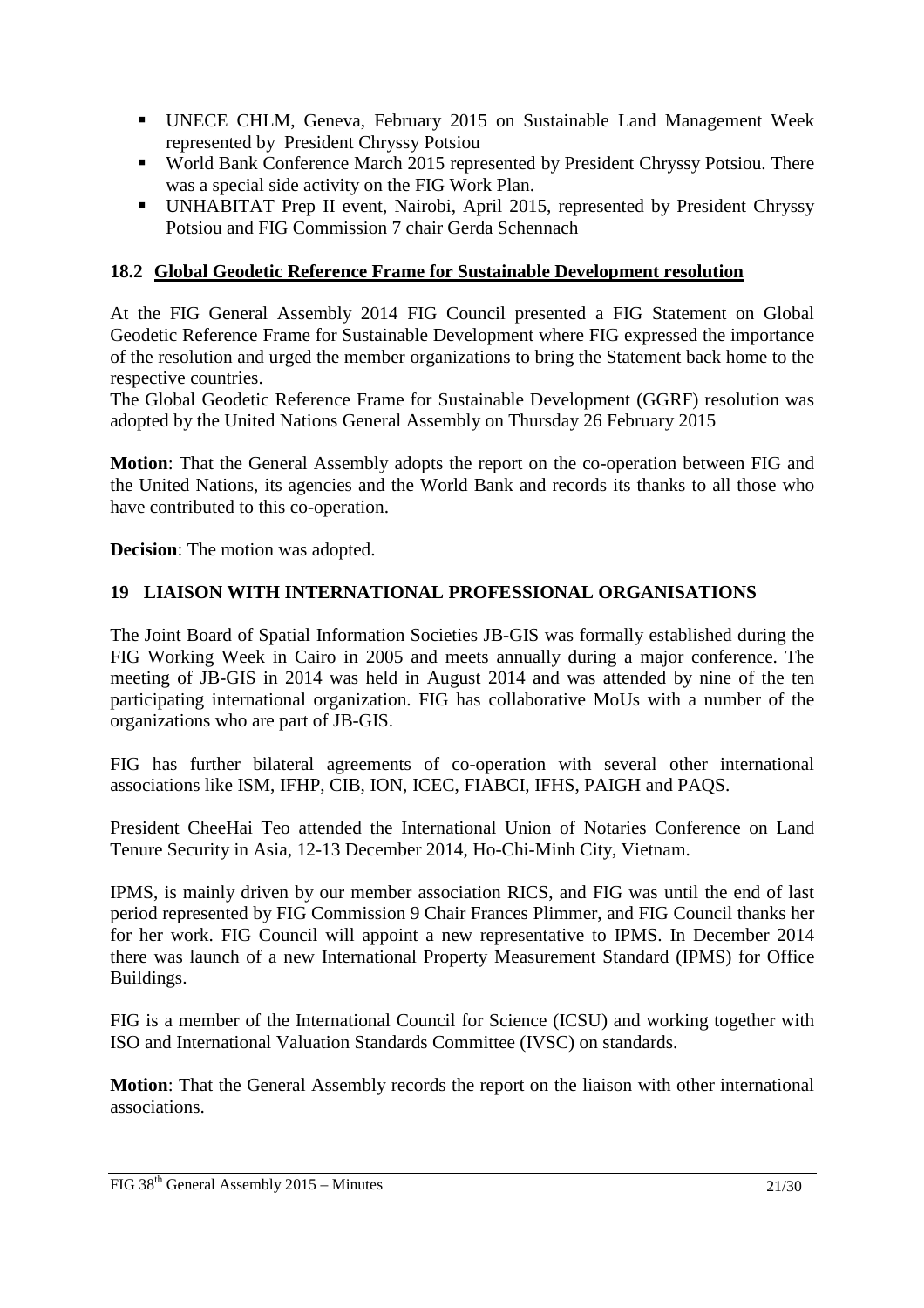**Decision**: The motion was adopted

### **20 DECISION ON THE VENUE FOR 2019 FIG WORKING WEEK**

The FIG Working Weeks are organised by FIG together with a local member association. FIG will together with the local member association have full responsibility of the arrangements and of the financial result. This offers FIG better opportunities in terms of organising events and generating revenue. Therefore the Council has to ensure that all candidates are aware of the role of FIG and split of responsibilities for organising the Working Week. This General Assembly will decide on the host for the 2019 Working Week.

The FIG Council has received five bids to host the FIG Working Week 2019, and FIG Council thanks all bidding member associations for their special engagement and contribution to FIG.

The Council has prepared a desktop summary on the bids and has also carried out an evaluation together with the FIG Office that will be presented at the General Assembly. In the summary report the following considerations, as laid out in the invitation documentation, are described for comparison:

- 1. Rotation of the conferences (region);
- 2. Country (hosting of earlier FIG events, experience);
- 3. Member association (its activeness, commitment to FIG and to FIG 2017, execution ability for local association);
- 4. Supporting organisations (local support to the Working Week, governmental support, financial support, general support);
- 5. Host city (characteristics and interest from congress programme point of view, host city attractiveness, host city offerings);
- 6. Venue (price/affordability, location of venue, internet availability suitability of rooms, size of venue, structure and layout of the venue, catering, value for money, hotels nearby facilities for exhibition);
- 7. Accessibility (flight connections, several access possibilities, security, visa issues, air fare to destination);
- 8. Safety and security (political stability, airport safety, city safety, political stability in the country - rating must be 3 or higher);
- 9. Proposed dates (must meet FIG requirements, Following FIG statutes, practical dates, availability of venue, other conferences at the same time)
- 10. Technical programme (coverage of all FIG Commissions, potential partners, originality, special ideas);
- 11. Technical tours (coverage of all FIG Commissions, originality, ideas proposed);
- 12. Social programme (attractiveness and variety, proposals for dinners, attractiveness of offered dinners, proposals for tours, is the programme following the overall FIG concept);
- 13. Attendance (expectation of international, regional and local attendance, realistic number of international and national participants);
- 14. Finances (estimate of surplus and financial risks, realistic fees proposed, fees in an acceptable price range, difference between international and national fees, realistic budget, estimated revenue);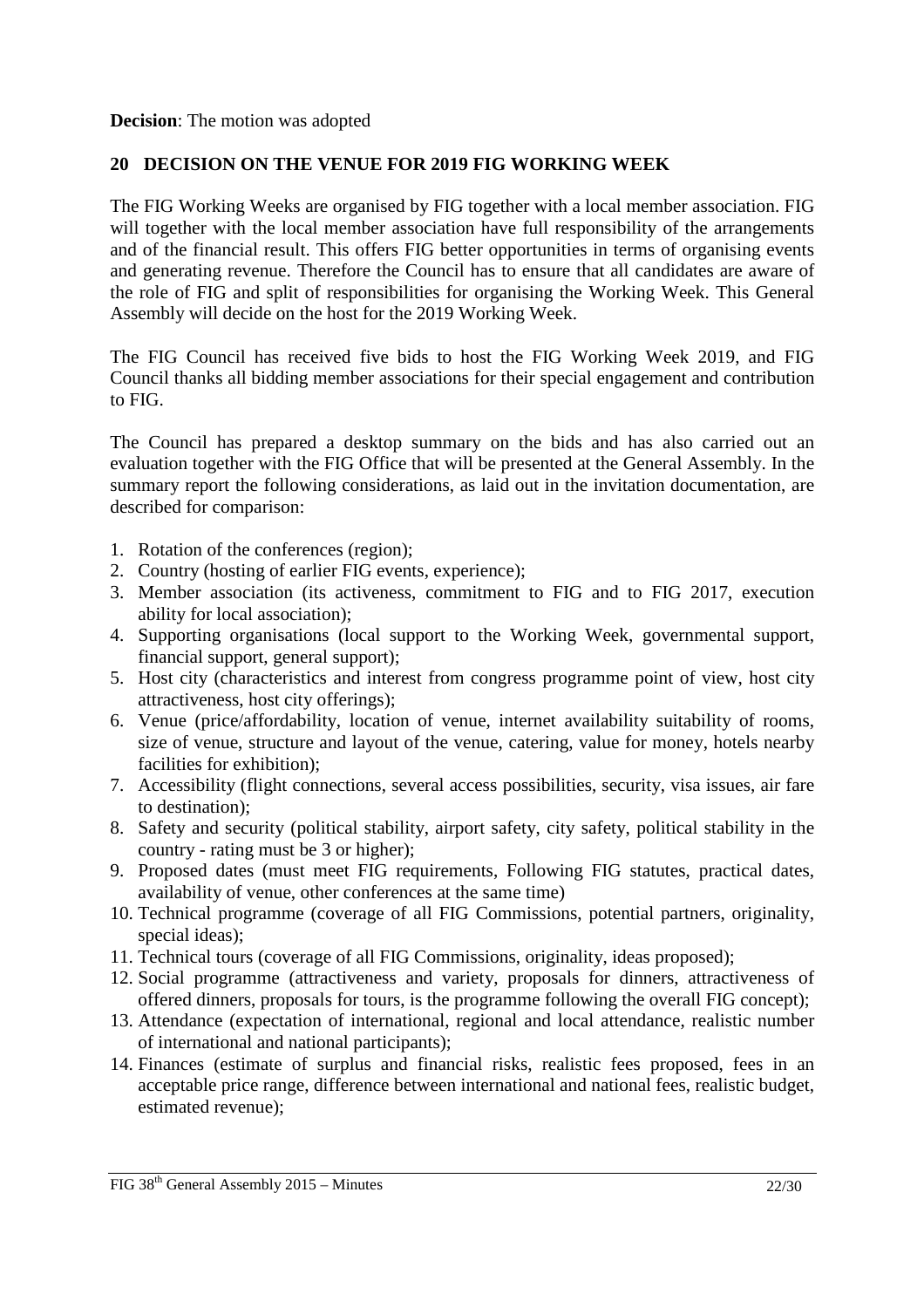- 15. Sponsorship (estimate sponsorship and exhibition income, proposed income, how realistic is proposed income, local sponsor offerings, sponsor interest to conference);
- 16. Why host (reason for hosting);
- 17. Objectives and outcomes (thought through why conference should be held at destination, difference to other destinations, short term outcome, long term outcome);
- 18. Suggested theme (thought of possible theme that fits to local/regional situation);
- 19. Events organised in the past three years (how experienced is the host in organising events)
- 20. Major events planned in the proposed city in 2017 (many events might affect the price level):
- 21. Initiatives for sustainable conference environment (is host city, venue and local host paying attention to environmental issues);
- 22. New initiatives or activities (originality but within the overall FIG concept)
- 23. What legacy to leave locally from the Working Week (with host, hosting city, for the surveying community)

The summary report will not give a recommendation or a preference to any candidate but it will provide useful information on each items listed above and summarise the pros and cons of each candidate to assist the member association in making their decision. General Assembly must note that, especially in these past years, the issue of security and financial viability has come to the fore. The purpose of the evaluation process is to maintain the continued viability, high standard and quality of the FIG Working Week.

The Council has considered the bids and has decided to present four of the five submitted bids to the General Assembly for its decision. The following four bids fulfilled the basic requirements:

- a) Dublin, Ireland, Society of Chartered Surveyors, Ireland (RICS)
- b) Nairobi, Kenya, Institution of Surveyors, Kenya
- c) Geneva or Interlaken, Switzerland, geosuisse
- d) Hanoi, Vietnam, The Vietnam Association of Geodesy, Cartography and Remote Sensing (VGCR)

The General Assembly is recommended to read the summaries and the bids carefully.

#### **Appendix to item 20 and 28**:

Summary Reports on the Bids for FIG 2019 Working Week Bidding documents for FIG 2019 Working Week:

- a) Dublin, Ireland, Society of Chartered Surveyors, Ireland (RICS)
- b) Nairobi, Kenya, Institution of Surveyors, Kenya
- c) Geneva or Interlaken, Switzerland, geosuisse
- d) Hanoi, Vietnam, The Vietnam Association of Geodesy, Cartography and Remote Sensing (VGCR)

At the session each candidate was given the same time (not more than 10 minutes) to make a presentation of their proposal and framework of the Working Week and their bid. FIG Council furthermore presented its evaluation and the impact on FIG on the various bids.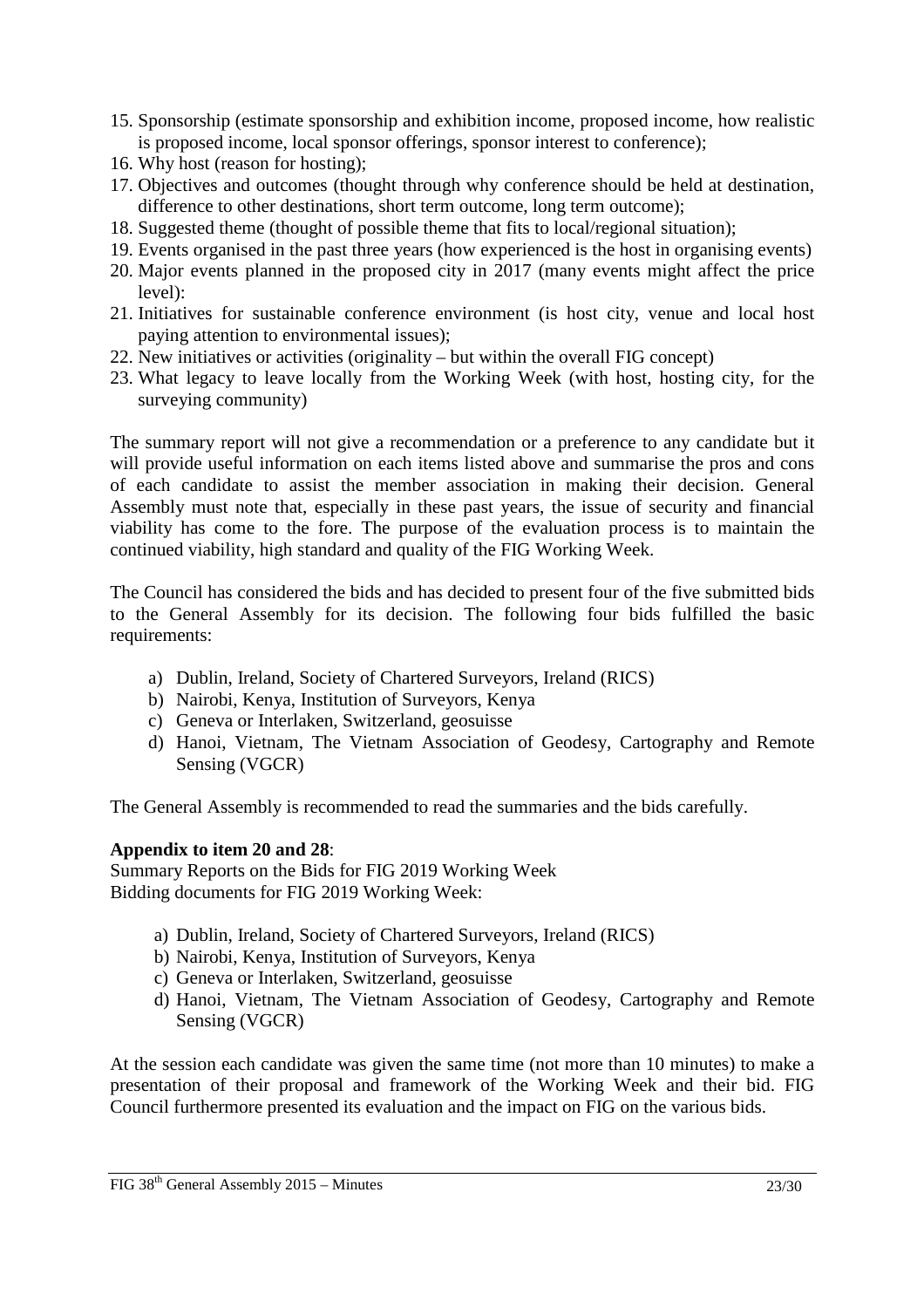Decision on the venue of FIG 2019 Working Week will be made at the second session of the General Assembly on 21 May. The voting will be made by blind votes. If there will be no absolute majority in the first voting for any of the proposals, a second vote will be organised between those two candidates that have most votes.

Council presentation: http://www.fig.net/organisation/general\_assembly/agendas\_and\_minutes/2015/minutes/20\_20\_20 19\_voting.pdf

**Motion**: That the General Assembly notes the submission, the summary report, the presentations and FIG's evaluation of the candidates, makes its careful consideration and decision during the second session of the General Assembly on 21 May.

**Decision**: The motion was adopted.

### **THURSDAY 21 MAY 2015**

#### **Thursday, 21 May, 08:30-10:30 Hall 3.2, National Palace of Culture - Congress Centre Sofia Presidents' Meeting** (by invitation only)

#### **21 FIG PRESIDENT'S MEETING**

Separate invitation was sent to Presidents of the Member Associations. Altogether 49 Member Associations were represented. At the meeting the Member Associations were asked to respond to: How do associations work on preparing the surveyor of tomorrow.

### **Thursday, 21 May, 11:00–12:30 and 13:30-15:00**   $Hall 3, 7<sup>th</sup> floor.$ **National Palace of Culture - Congress Centre Sofia General Assembly, Second Session and Closing Ceremony**

#### **22 ROLL CALL**

The agenda item 22 roll call was moved to right before agenda item 28 to be sure that all member associations had arrived. Together with the roll call the voting sheets were distributed by the tellers in accordance with the decision made by the General Assembly in 2014 diversifying the number of voting sheets given to each member association consistent with the recorded number of members.

Vice President Rudolf Staiger took the roll call. The roll call was done for member associations only. Since only member associations that have paid all their membership fees to the end of 2014 were allowed to vote at the meeting, a list of member associations that were not allowed to vote was published and posted on the FIG web site 15 April 2015, and updated 21 May 2015.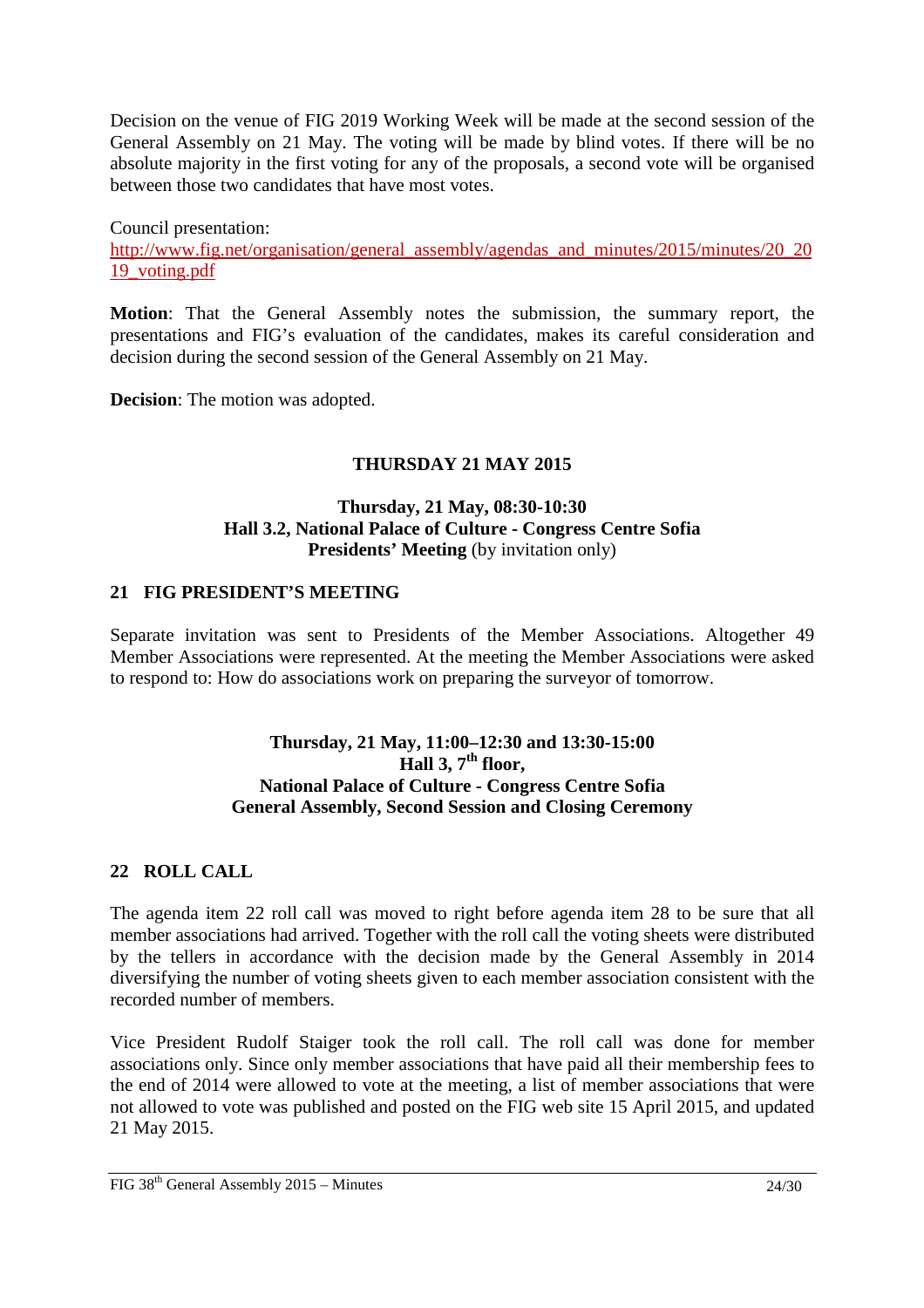In total 56 member associations out of 103 participated in the  $2<sup>nd</sup>$  session of the General Assembly, and 75 voting sheets were handed out to the members who were allowed to vote.

### **Appendix to items 2 & 22**: Roll Call

**Appendix to items 2 & 22**: List of member associations that are not allowed to vote at the General Assembly because of unpaid membership fees for 2014 and earlier. Posted 15 April 2015, updated 21 June 2015.

**Motion**: That members present are recorded in the minutes.

**Decision**: The motion was adopted.

### **23 MEMBERSHIP**

During the week FIG Council received one further application for membership from an association which was brought to the General Assembly for decision. Furthermore FIG council received 4 applications for academic membership and one application for corporate membership that was brought forward to General Assembly for information.

#### **Member Associations**

#### **Licensed Surveyors Association of Ghana (LISAG) MA-10126**

The Licensed Surveyors Association of Ghana (LISAG) has applied for membership. Their number of members is 100. Licensed Surveyors Association of Ghana fulfils the criteria of FIG Member association. The application has been approved by the existing member association from Ghana, Ghana Institution of Surveyors. Application form is attached as appendix to agenda item 23.1.

The number of Member Associations is hereafter 103 from 89 countries.

**Motion**: That the General Assembly admits the Licensed Surveyors Association of Ghana (LISAG) to become member association of FIG.

**Decision**: The motion was adopted.

#### **Other membership matters**

The Council has admitted the following academic member:

- Kaduna Polytechnic Department of Topographic Science, Nigeria (AC-40137)
- University of Benin, Nigeria Faculty of Environmental Sciences & Technology, Nigeria (AC-40138)
- Federal University of Technology, Surveying & Geoinformatics Nigeria (AC-40139)
- University of Nigeria Nsukka Enugua Campus, Surveying and Geoinformatics UNES (AC-40140)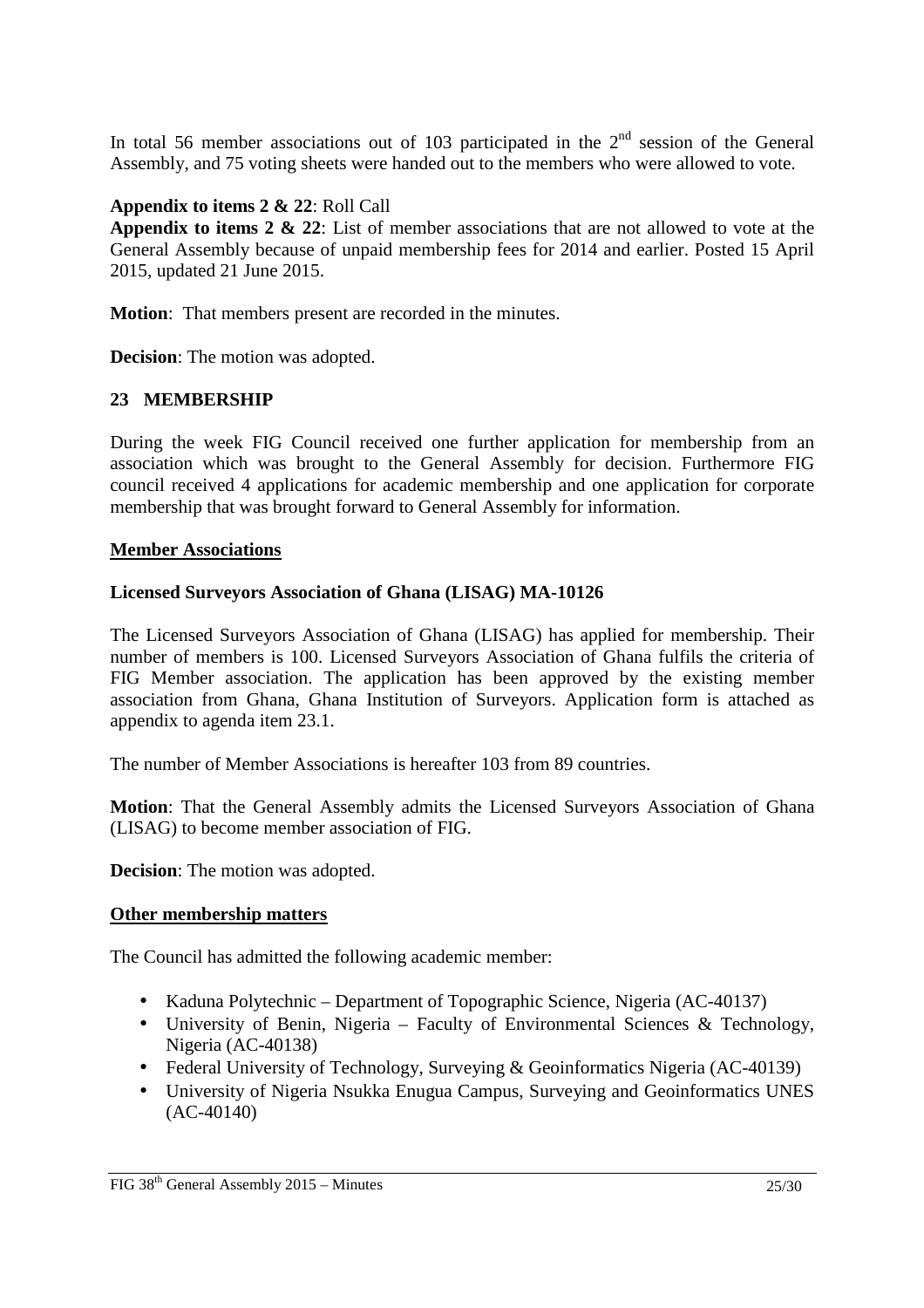The number of academic members is hereafter 93 from 55

The Council has admitted the following corporate member

• Innovation for Trading and Contracting (Category F) (CM-30058)

The number of corporate members is hereafter 22.

**Motion:** That the General Assembly notes the actions that the Council has taken with other membership matters.

**Decision**: The motion was adopted

# **24 REPORTS FROM ASSOCIATION, AFFILIATE, ACADEMIC AND CORPORATE MEMBERS FORUM (IF ANY)**

During the Working Week there were several Forums and meetings. President Angel Yanakiev, Bulgaria, reported back from the Member Association Forum, and the minutes from the forum is attached as appendix to item 24.

http://www.fig.net/organisation/general\_assembly/agendas\_and\_minutes/2015/minutes/24\_1\_ ma.pdf

FIG Vice President Pengfei Cheng reported back from the Director General's/Affiliate Members Forum. He reported that 15 countries were represented. Bengt Kjellson, Lantmäteriet, Sweden chaired the Forum, and started the Fourm with a short presentation.

Academic Members Forum was chaired by Chair of Commission 2 Liza Groenendijk, who reported back that there was not such a big attendance; however the two sessions had been very interesting. First the participants had been visualising the surveyor of tomorrow. Some of the characteristics are that they will be dealing with multiple issues, have high responsibility and is still skilled in the technical issues – altogether many things to cover for one person. Their vision was furthermore that hopefully in 2030 there will be more women in surveying. At the  $2<sup>nd</sup>$  session FIG as knowledge platform was discussed.

Finally Brent Jones, ESRI gave a short report from the Corporate Members Meeting. Corporate members report:

http://www.fig.net/organisation/general\_assembly/agendas\_and\_minutes/2015/minutes/24\_G A.pdf

**Motion**: That the General Assembly records the reports

**Decision**: The motion was adopted.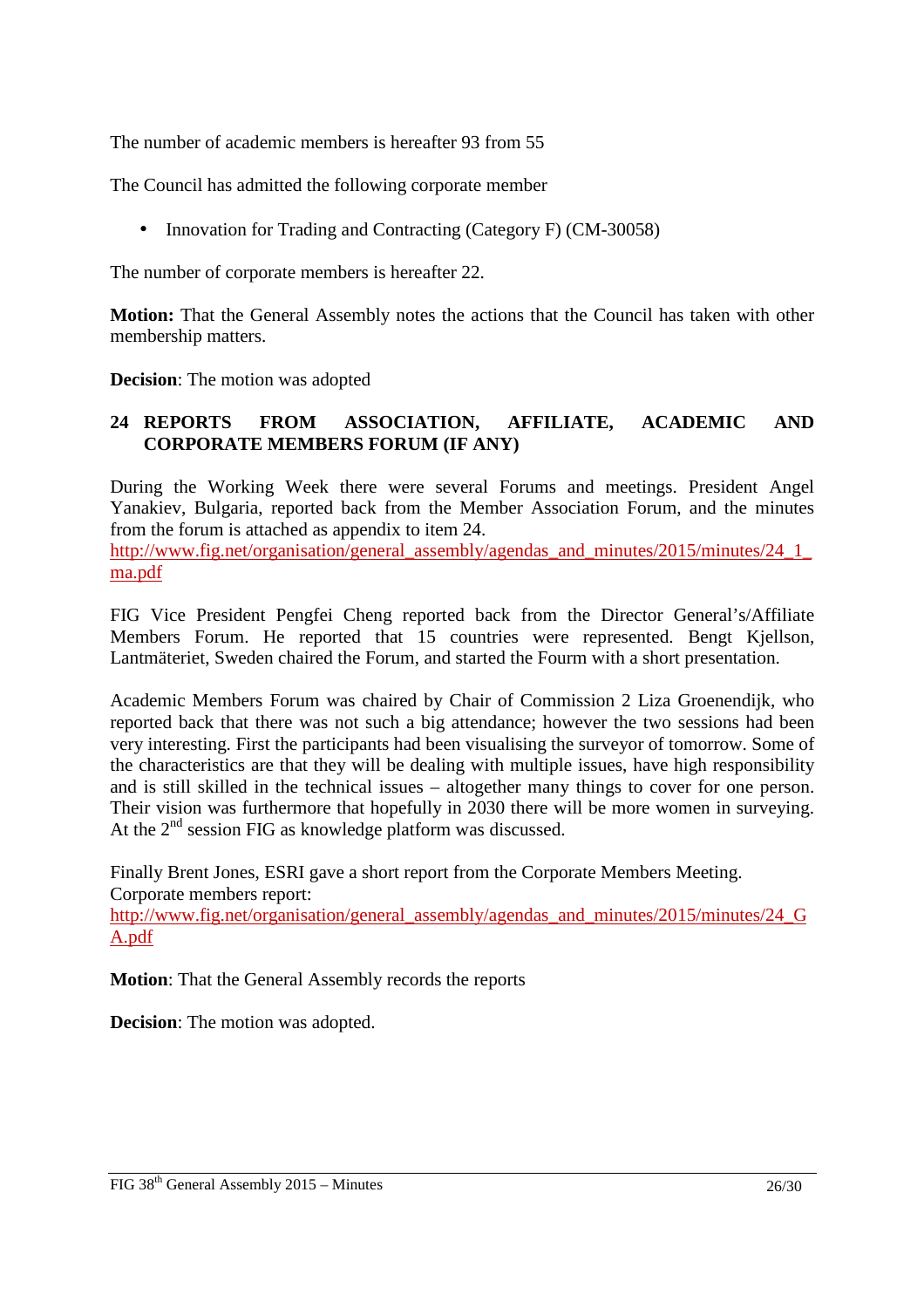### **25 REPORTS FROM COMMISSIONS, NETWORKS AND TASK FORCES (IF ANY)**

FIG Vice President Diane Dumashie gave a summary report on the work and achievements of the FIG Commissions and the annual commission meetings during the week. www.fig.net/organisation/general\_assembly/agendas\_and\_minutes/2015/minutes/25\_1\_GA.p df

The Networks reported back to the General Assembly:

Young Surveyors Network:

www.fig.net/organisation/general\_assembly/agendas\_and\_minutes/2015/minutes/25\_2\_GA.p df

Regional Capacity Development Network:

www.fig.net/organisation/general\_assembly/agendas\_and\_minutes/2015/minutes/25\_3\_GA.p df

The Task Forces reported back to the General Assembly. Since two of the Task Forces were not yet endorsed by the General Assembly Council referred back to agenda items 15.2 and 15.4 for the final endorsement of the Task Forces.

Task Force reports:

Real Property Markets:

www.fig.net/organisation/general\_assembly/agendas\_and\_minutes/2015/minutes/25\_4\_GA.p df

Commission Structure: www.fig.net/organisation/general\_assembly/agendas\_and\_minutes/2015/minutes/25\_5\_GA.p df

Scientific Journal:

www.fig.net/organisation/general\_assembly/agendas\_and\_minutes/2015/minutes/25\_6\_GA.p df

#### **Commission 9**

The chair of Commission 9, Dr. Liao Junping has unfortunately decided to step down from his position. Council has therefore discussed the situation and has decided to appoint a new commission chair for the remaining period.

**Motion**: That the General Assembly records the reports and that the General Assembly records the decision by Council to appoint Mr Steven Nystrom, NSPS as chair of commission 9 for the remaining period.

**Decision**: The motion was adopted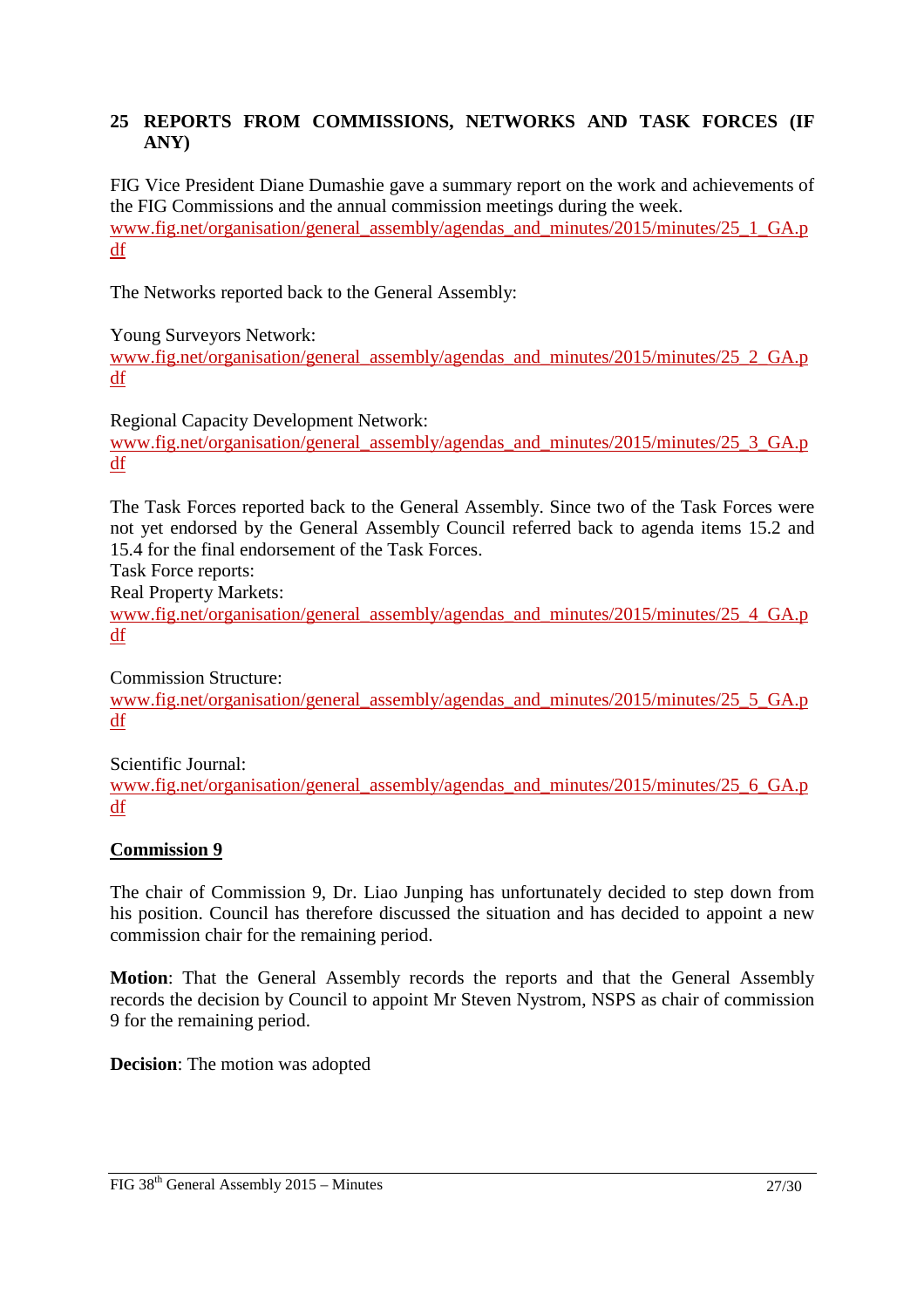### **26 REPORTS FROM PERMANENT INSTITUTIONS (IF ANY)**

John Brock, The permanent institution on History (IIHS&M), reported back that they had a nice participation at the history sessions. They were especially glad to see that there are also Young Surveyors who are interested in history. Hereto John Brock commented the book that was included in the conference bags "Studies on History of Geodesy and Cartography in Bulgaria by Assoc. Prof. Dr. Eng. Veneta Kotseva. This is a very interesting book and a wonderful gift by the local organisers.

**Motion**: That the General Assembly records the report.

**Decision**: The motion was adopted.

### **27 REPORT FROM FIG FOUNDATION (IF ANY)**

A meeting for FIG Foundation was organised in Sofia and various activities took place during the Working Week.

**Motion**: That the General Assembly records the report.

**Decision**: The motion was adopted.

#### **28 DECISION ON THE VENUE FOR 2019 FIG WORKING WEEK**

The agenda item 28 was moved to before agenda item 25 due to time constrains and in order to be able to finalise the voting before lunch. Agenda Items 25, 26 and 27 were included in between the voting.

Candidates for FIG 2019 Working Week had made their presentations in the first session of the General Assembly and FIG Council presented its evaluation. The decision was made between:

- Dublin, Ireland, Society of Chartered Surveyors, Ireland (RICS)
- Nairobi, Kenya, Institution of Surveyors, Kenya
- Geneva or Interlaken, Switzerland, geosuisse
- Hanoi, Vietnam, The Vietnam Association of Geodesy, Cartography and Remote Sensing (VGCR)

The decision took place by blind votes following the FIG statutes and internal rules. If there was no absolute majority in the first round of voting, a second vote would be organised between those two candidates that have most votes.

**Motion**: This General Assembly decides the host and venue for FIG 2019 Working Week.

**Decision:** A total of 75 votes were cast and the result of the ballot was as follows:

- Candidate A: Dublin, Ireland, Society of Chartered Surveyors, Ireland (RICS) 8 votes
- Candidate B: Nairobi, Kenya, Institution of Surveyors, Kenya 4 votes
- Candidate C: Geneva or Interlaken, Switzerland, geosuisse 37 votes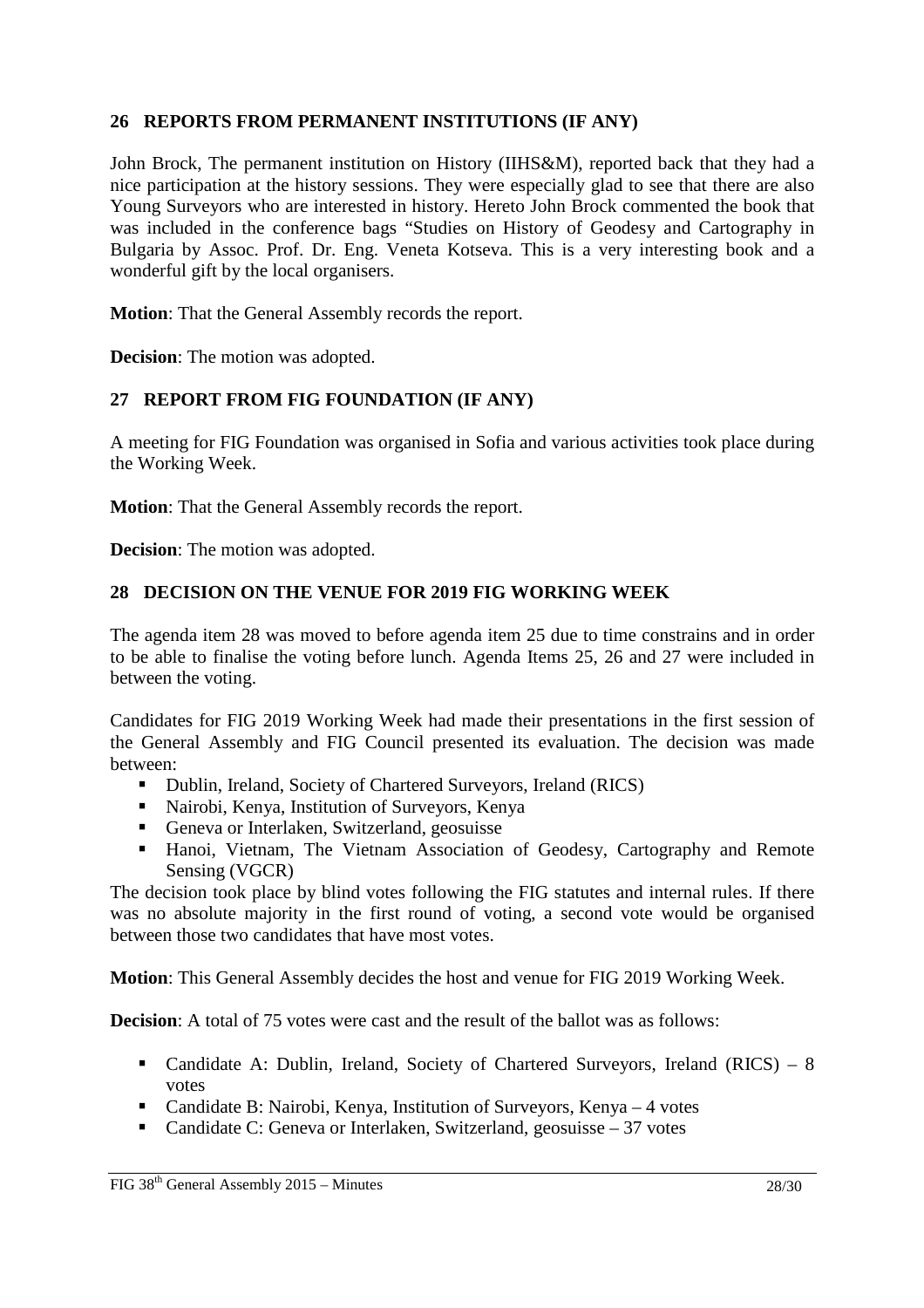Candidate D: Hanoi, Vietnam, The Vietnam Association of Geodesy, Cartography and Remote Sensing (VGCR) – 26 votes

Since no candidate had full majority a new voting was carried through. A total of 75 votes were cast and the result of the ballot was as follows:

- Candidate 1: Geneva or Interlaken, Switzerland, geosuisse 35 votes
- Candidate 2: Hanoi, Vietnam, The Vietnam Association of Geodesy, Cartography and Remote Sensing (VGCR) – 40 votes

The General Assembly decided that the FIG Working Week 2019 will be co-organised with The Vietnam Association of Geodesy, Cartography and Remote Sensing (VGCR) in Hanoi, Vietnam.

# **29 REPORT ON THE FIG CONGRESS 2018 IN ISTANBUL, TURKEY**

Co-congress director Orhan Ercan from the Chamber of Surveying Cadastre Engineers of Turkey will give a presentation on the preparations of FIG Congress 2018.

### **Report**:

http://www.fig.net/organisation/general\_assembly/agendas\_and\_minutes/2015/minutes/29\_G A.pdf

**Motion**: That the General Assembly records the report

**Decision**: The motion was adopted.

## **30 REPORT ON THE FIG WORKING WEEK 2017 IN HELSINKI, FINLAND**

Representatives from the Local Organising Committee from the Finnish Associations MIL and MAKLI will give a presentation on preparations of FIG Working Week 2017.

## **Report**:

http://www.fig.net/organisation/general\_assembly/agendas\_and\_minutes/2015/minutes/30\_G A.pdf

**Motion**: That the General Assembly records the report.

**Decision**: The motion was adopted.

## **31 REPORT ON THE FIG WORKING WEEK 2016 IN CHRISTCHURCH, NEW ZEALAND**

Representatives from the Local Organising Committee from New Zealand Institute of Surveyors will give a presentation on preparations of FIG Working Week 2016.

## **Report**:

www.fig.net/organisation/general\_assembly/agendas\_and\_minutes/2015/minutes/31\_GA.pdf